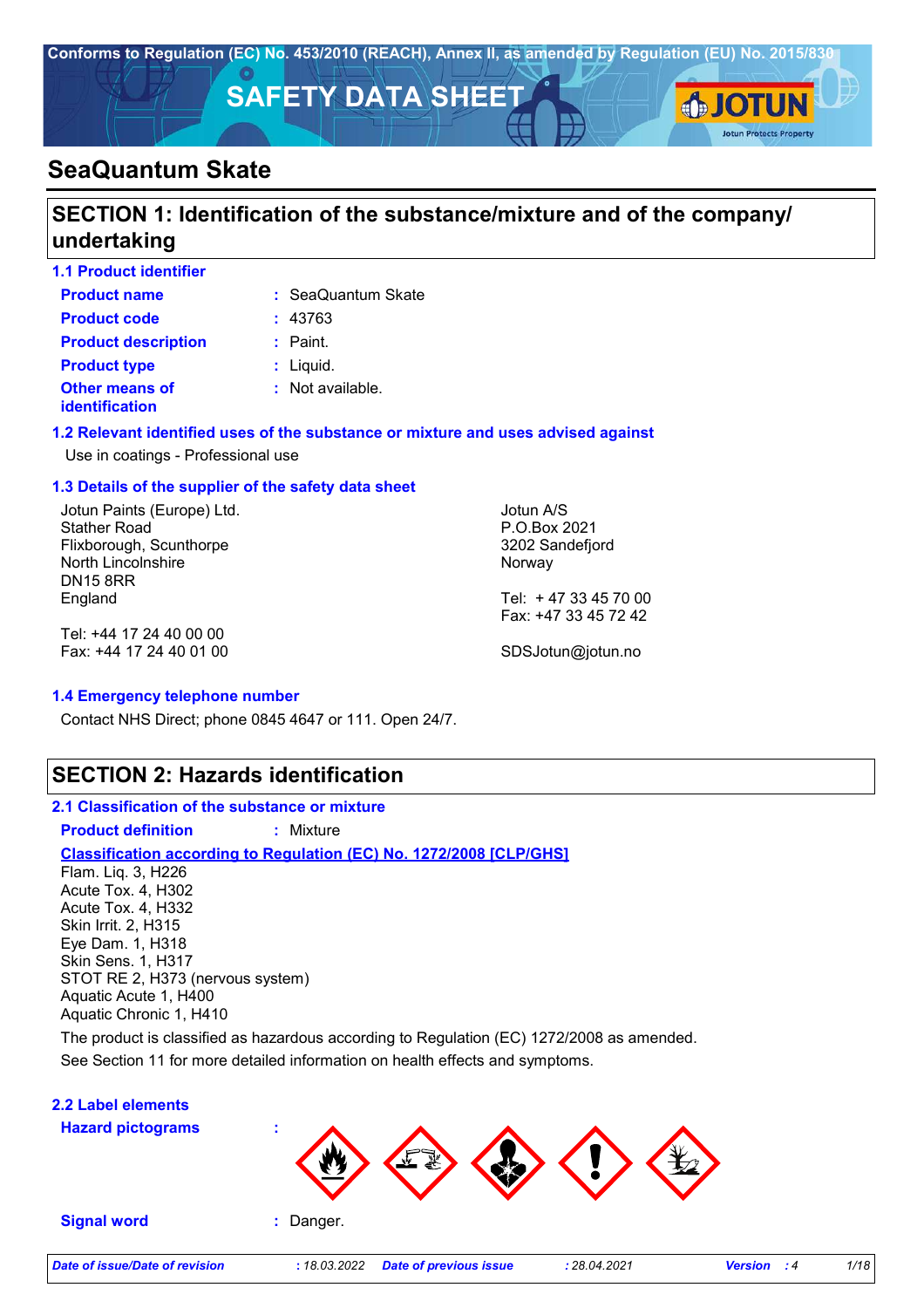| <b>Hazard statements</b>                                                     | : H226 - Flammable liquid and vapour.                                                                                                                                                                                                                                                                                |
|------------------------------------------------------------------------------|----------------------------------------------------------------------------------------------------------------------------------------------------------------------------------------------------------------------------------------------------------------------------------------------------------------------|
|                                                                              | H302 + H332 - Harmful if swallowed or if inhaled.                                                                                                                                                                                                                                                                    |
|                                                                              | H315 - Causes skin irritation.                                                                                                                                                                                                                                                                                       |
|                                                                              | H317 - May cause an allergic skin reaction.<br>H318 - Causes serious eye damage.                                                                                                                                                                                                                                     |
|                                                                              | H373 - May cause damage to organs through prolonged or repeated exposure.                                                                                                                                                                                                                                            |
|                                                                              | (nervous system)                                                                                                                                                                                                                                                                                                     |
| <b>Precautionary statements</b>                                              | H410 - Very toxic to aquatic life with long lasting effects.                                                                                                                                                                                                                                                         |
| <b>General</b>                                                               | : Not applicable.                                                                                                                                                                                                                                                                                                    |
| <b>Prevention</b>                                                            |                                                                                                                                                                                                                                                                                                                      |
|                                                                              | : P280 - Wear protective gloves. Wear eye or face protection.<br>P210 - Keep away from heat, hot surfaces, sparks, open flames and other ignition<br>sources. No smoking.<br>P273 - Avoid release to the environment.<br>P260 - Do not breathe vapour.<br>P270 - Do not eat, drink or smoke when using this product. |
| <b>Response</b>                                                              | : P391 - Collect spillage.                                                                                                                                                                                                                                                                                           |
|                                                                              | P314 - Get medical advice/attention if you feel unwell.                                                                                                                                                                                                                                                              |
|                                                                              | P304 + P312 - IF INHALED: Call a POISON CENTER or doctor if you feel unwell.                                                                                                                                                                                                                                         |
|                                                                              | P362 + P364 - Take off contaminated clothing and wash it before reuse.                                                                                                                                                                                                                                               |
|                                                                              | P302 + P352 - IF ON SKIN: Wash with plenty of water.                                                                                                                                                                                                                                                                 |
|                                                                              | P333 + P313 - If skin irritation or rash occurs: Get medical advice or attention.<br>P305 + P351 + P338, P310 - IF IN EYES: Rinse cautiously with water for several                                                                                                                                                  |
|                                                                              | minutes. Remove contact lenses, if present and easy to do. Continue rinsing.                                                                                                                                                                                                                                         |
|                                                                              | Immediately call a POISON CENTER or doctor.                                                                                                                                                                                                                                                                          |
| <b>Storage</b>                                                               | : Not applicable.                                                                                                                                                                                                                                                                                                    |
| <b>Disposal</b>                                                              | : P501 - Dispose of contents and container in accordance with all local, regional,<br>national and international regulations.                                                                                                                                                                                        |
| <b>Hazardous ingredients</b>                                                 | : dicopper oxide                                                                                                                                                                                                                                                                                                     |
|                                                                              | xylene                                                                                                                                                                                                                                                                                                               |
|                                                                              | colophony                                                                                                                                                                                                                                                                                                            |
|                                                                              | copper pyrithione                                                                                                                                                                                                                                                                                                    |
| <b>Supplemental label</b>                                                    | : Not applicable.                                                                                                                                                                                                                                                                                                    |
| elements                                                                     |                                                                                                                                                                                                                                                                                                                      |
| <b>Additional information</b>                                                | : Antifouling. Active substances: dicopper oxide (CAS 1317-39-1) 49.8 % w/w, copper<br>pyrithione (CAS 14915-37-8) 1.6 % w/w. Do not reuse empty containers. Read<br>Technical Data Sheet and Safety Data Sheet before use. For professional use only.                                                               |
| In compliance                                                                | : IMO Antifouling System Convention compliant (AFS/CONF/26).                                                                                                                                                                                                                                                         |
| <b>Annex XVII - Restrictions</b>                                             | : Not applicable.                                                                                                                                                                                                                                                                                                    |
| on the manufacture,                                                          |                                                                                                                                                                                                                                                                                                                      |
| placing on the market and                                                    |                                                                                                                                                                                                                                                                                                                      |
| use of certain dangerous                                                     |                                                                                                                                                                                                                                                                                                                      |
| substances, mixtures and<br><b>articles</b>                                  |                                                                                                                                                                                                                                                                                                                      |
|                                                                              |                                                                                                                                                                                                                                                                                                                      |
| <b>Special packaging requirements</b>                                        |                                                                                                                                                                                                                                                                                                                      |
| <b>Containers to be fitted</b><br>with child-resistant                       | : Not applicable.                                                                                                                                                                                                                                                                                                    |
| fastenings                                                                   |                                                                                                                                                                                                                                                                                                                      |
|                                                                              |                                                                                                                                                                                                                                                                                                                      |
| Tactile warning of danger : Not applicable.                                  |                                                                                                                                                                                                                                                                                                                      |
| <b>2.3 Other hazards</b>                                                     |                                                                                                                                                                                                                                                                                                                      |
| <b>Product meets the criteria</b>                                            | : This mixture does not contain any substances that are assessed to be a PBT or a                                                                                                                                                                                                                                    |
| for PBT or vPvB according<br>to Regulation (EC) No.<br>1907/2006, Annex XIII | vPvB.                                                                                                                                                                                                                                                                                                                |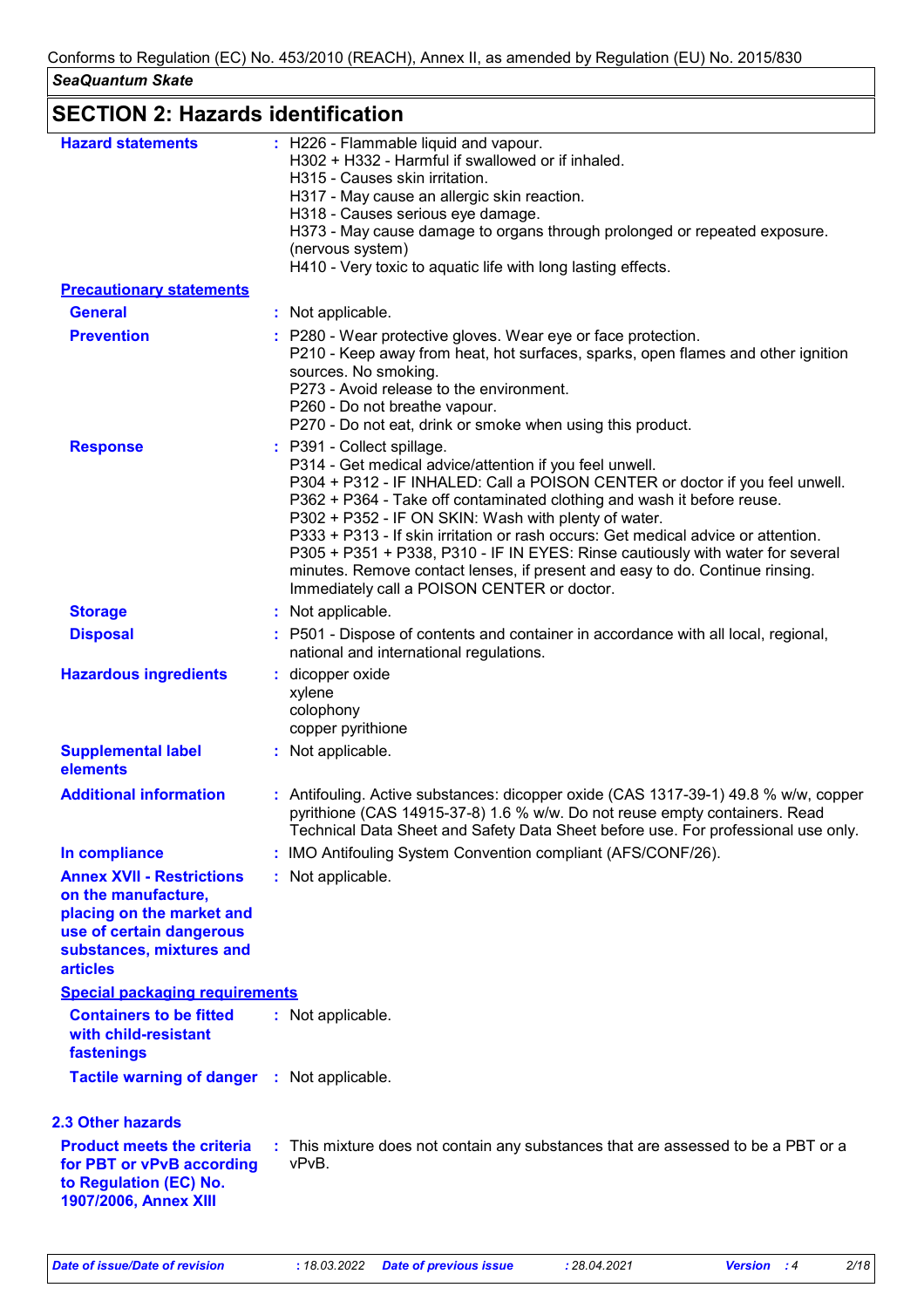# **SECTION 2: Hazards identification**

**Other hazards which do : not result in classification** : None known.

# **SECTION 3: Composition/information on ingredients**

| <b>Product/ingredient name</b> | <b>Identifiers</b>                                                                     | <b>Weight %</b> | <b>Regulation (EC) No.</b><br>1272/2008 [CLP]                                                                                                                                                                                                       | <b>Type</b> |
|--------------------------------|----------------------------------------------------------------------------------------|-----------------|-----------------------------------------------------------------------------------------------------------------------------------------------------------------------------------------------------------------------------------------------------|-------------|
| dicopper oxide                 | REACH #:<br>01-2119513794-36<br>EC: 215-270-7<br>CAS: 1317-39-1<br>Index: 029-002-00-X | $≥25 - ≤50$     | Acute Tox. 4, H302<br>Acute Tox. 4, H332<br>Eye Dam. 1, H318<br>Aquatic Acute 1, H400<br>$(M=100)$<br>Aquatic Chronic 1, H410<br>$(M=10)$                                                                                                           | [1] [2]     |
| xylene                         | REACH #:<br>01-2119488216-32<br>EC: 215-535-7<br>CAS: 1330-20-7<br>Index: 601-022-00-9 | $≥10 - ≤15$     | Flam. Liq. 3, H226<br>Acute Tox. 4, H312<br>Acute Tox. 4, H332<br>Skin Irrit. 2, H315<br>Eye Irrit. 2, H319<br><b>STOT SE 3, H335</b><br>Asp. Tox. 1, H304<br>Aquatic Chronic 3, H412                                                               | [1] [2]     |
| ethylbenzene                   | REACH #:<br>01-2119489370-35<br>EC: 202-849-4<br>CAS: 100-41-4<br>Index: 601-023-00-4  | $\leq 5$        | Flam. Liq. 2, H225<br>Acute Tox. 4, H332<br>STOT RE 2, H373 (hearing<br>organs)<br>Asp. Tox. 1, H304<br>Aquatic Chronic 3, H412                                                                                                                     | [1] [2]     |
| zinc oxide                     | REACH #:<br>01-2119463881-32<br>EC: 215-222-5<br>CAS: 1314-13-2<br>Index: 030-013-00-7 | $\leq 5$        | Aquatic Acute 1, H400 (M=1) [1]<br>Aquatic Chronic 1, H410<br>$(M=1)$                                                                                                                                                                               |             |
| colophony                      | REACH #:<br>01-2119480418-32<br>EC: 232-475-7<br>CAS: 8050-09-7<br>Index: 650-015-00-7 | $\leq$ 3        | Skin Sens. 1, H317                                                                                                                                                                                                                                  | [1] [2]     |
| hydrocarbons, C9, aromatics    | REACH #:<br>01-2119455851-35<br>EC: 918-668-5<br>CAS: 128601-23-0                      | $\leq$ 3        | Flam. Liq. 3, H226<br><b>STOT SE 3, H335</b><br>STOT SE 3, H336<br>Asp. Tox. 1, H304<br>Aquatic Chronic 2, H411                                                                                                                                     | $[1]$       |
| copper pyrithione              | EC: 238-984-0<br>CAS: 14915-37-8                                                       | $≤1.7$          | Acute Tox. 3, H301<br>Acute Tox. 3, H311<br>Acute Tox. 2, H330<br>Eye Dam. 1, H318<br>Repr. 2, H361d<br><b>STOT SE 3, H335</b><br>STOT RE 1, H372 (nervous<br>system)<br>Aquatic Acute 1, H400<br>$(M=100)$<br>Aquatic Chronic 1, H410<br>$(M=100)$ | [1] [2]     |
|                                |                                                                                        |                 | See Section 16 for the full<br>text of the H statements<br>declared above.                                                                                                                                                                          |             |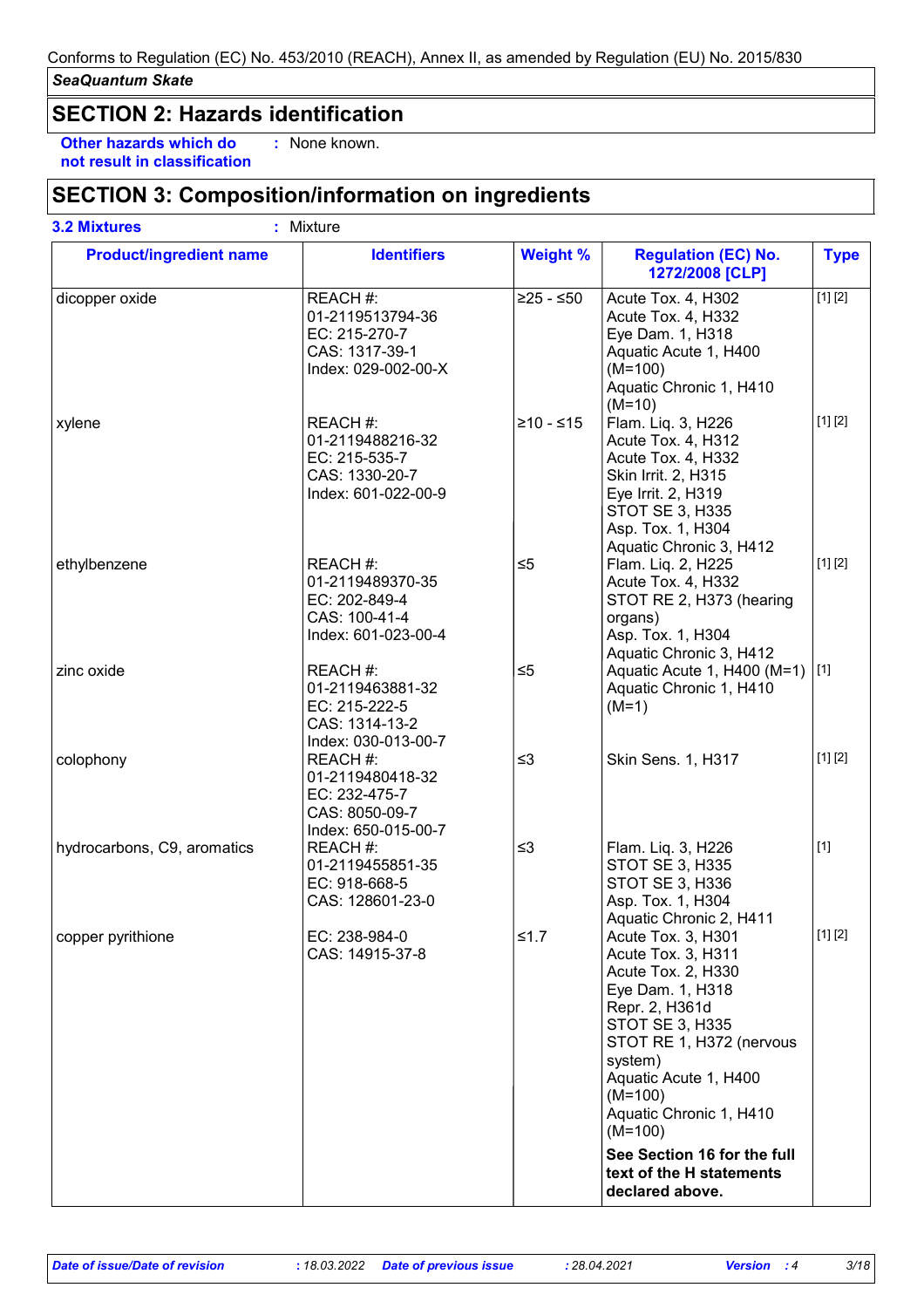### **SECTION 3: Composition/information on ingredients**

There are no additional ingredients present which, within the current knowledge of the supplier and in the concentrations applicable, are classified as hazardous to health or the environment, are PBTs, vPvBs or Substances of equivalent concern, or have been assigned a workplace exposure limit and hence require reporting in this section.

### **T**<sub>vpe</sub>

[1] Substance classified with a health or environmental hazard

- [2] Substance with a workplace exposure limit
- [3] Substance meets the criteria for PBT according to Regulation (EC) No. 1907/2006, Annex XIII
- [4] Substance meets the criteria for vPvB according to Regulation (EC) No. 1907/2006, Annex XIII
- [5] Substance of equivalent concern
- [6] Additional disclosure due to company policy

Occupational exposure limits, if available, are listed in Section 8.

## **SECTION 4: First aid measures**

### **4.1 Description of first aid measures**

| <b>General</b>                    | : In all cases of doubt, or when symptoms persist, seek medical attention. Never give<br>anything by mouth to an unconscious person. If unconscious, place in recovery<br>position and seek medical advice.                                                                                                                                                                                                     |
|-----------------------------------|-----------------------------------------------------------------------------------------------------------------------------------------------------------------------------------------------------------------------------------------------------------------------------------------------------------------------------------------------------------------------------------------------------------------|
| <b>Eye contact</b>                | : Check for and remove any contact lenses. Immediately flush eyes with running<br>water for at least 15 minutes, keeping eyelids open. Seek immediate medical<br>attention.                                                                                                                                                                                                                                     |
| <b>Inhalation</b>                 | : Remove to fresh air. Keep person warm and at rest. If not breathing, if breathing is<br>irregular or if respiratory arrest occurs, provide artificial respiration or oxygen by<br>trained personnel.                                                                                                                                                                                                          |
| <b>Skin contact</b>               | : Remove contaminated clothing and shoes. Wash skin thoroughly with soap and<br>water or use recognised skin cleanser. Do NOT use solvents or thinners.                                                                                                                                                                                                                                                         |
| <b>Ingestion</b>                  | : If swallowed, seek medical advice immediately and show the container or label.<br>Keep person warm and at rest. Do NOT induce vomiting.                                                                                                                                                                                                                                                                       |
| <b>Protection of first-aiders</b> | : No action shall be taken involving any personal risk or without suitable training. If it<br>is suspected that fumes are still present, the rescuer should wear an appropriate<br>mask or self-contained breathing apparatus. It may be dangerous to the person<br>providing aid to give mouth-to-mouth resuscitation. Wash contaminated clothing<br>thoroughly with water before removing it, or wear gloves. |

### **4.2 Most important symptoms and effects, both acute and delayed**

There are no data available on the mixture itself. The mixture has been assessed following the conventional method of the CLP Regulation (EC) No 1272/2008 and is classified for toxicological properties accordingly. See Sections 2 and 3 for details.

Exposure to component solvent vapour concentrations in excess of the stated occupational exposure limit may result in adverse health effects such as mucous membrane and respiratory system irritation and adverse effects on the kidneys, liver and central nervous system. Solvents may cause some of the above effects by absorption through the skin. Repeated or prolonged contact with the mixture may cause removal of natural fat from the skin, resulting in nonallergic contact dermatitis and absorption through the skin. Ingestion may cause nausea, diarrhea and vomiting.

#### **Over-exposure signs/symptoms**

| <b>Eye contact</b>  | : Adverse symptoms may include the following:<br>pain<br>watering<br>redness                           |
|---------------------|--------------------------------------------------------------------------------------------------------|
| <b>Inhalation</b>   | : No specific data.                                                                                    |
| <b>Skin contact</b> | : Adverse symptoms may include the following:<br>pain or irritation<br>redness<br>blistering may occur |
| <b>Ingestion</b>    | : Adverse symptoms may include the following:<br>stomach pains                                         |

### **4.3 Indication of any immediate medical attention and special treatment needed**

| Date of issue/Date of revision<br>: 18.03.2022 Date of previous issue<br>28.04.2021<br><b>Version</b> : 4 |  |
|-----------------------------------------------------------------------------------------------------------|--|
|-----------------------------------------------------------------------------------------------------------|--|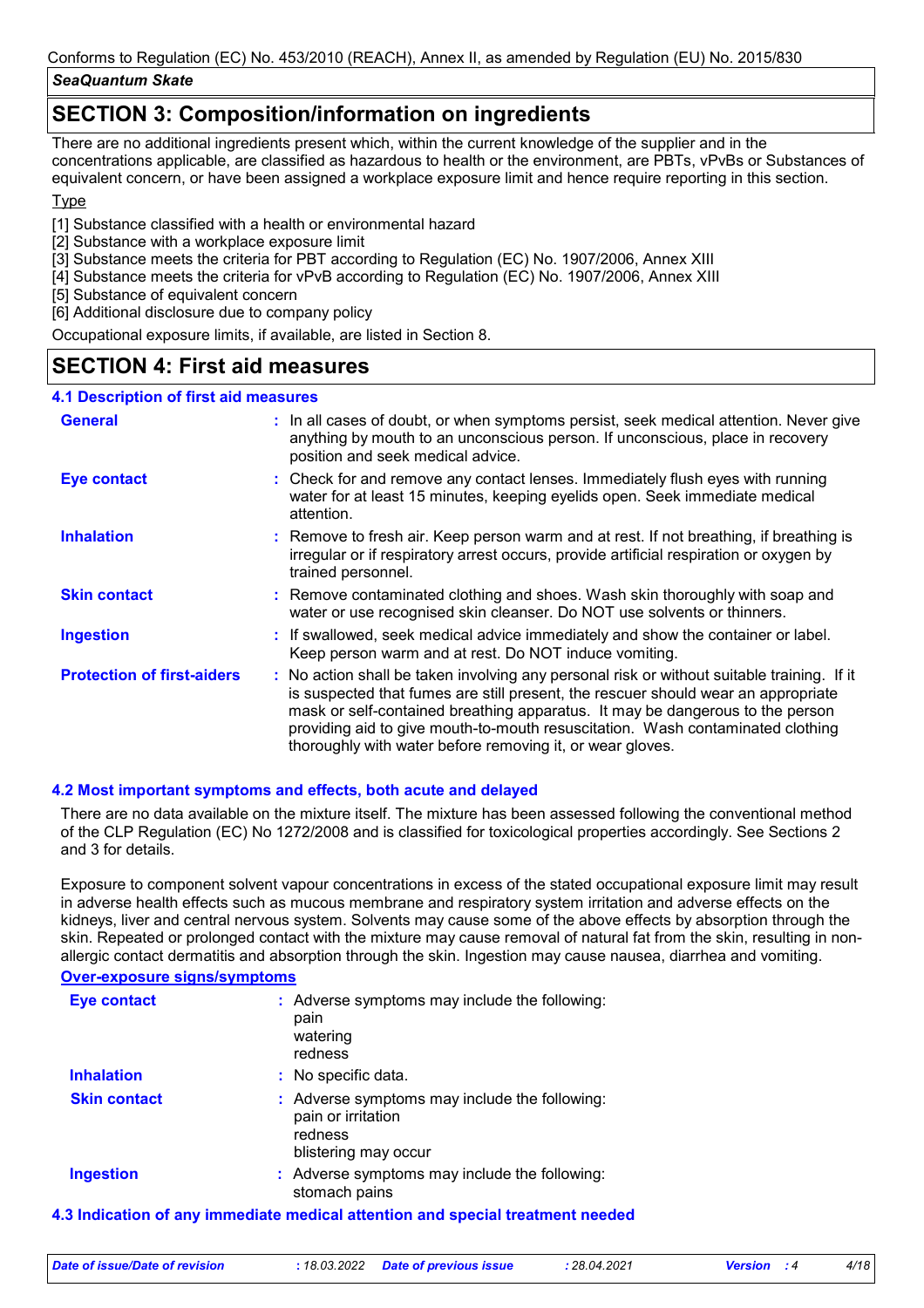## **SECTION 4: First aid measures**

| <b>Notes to physician</b>  | : In case of inhalation of decomposition products in a fire, symptoms may be delayed.<br>The exposed person may need to be kept under medical surveillance for 48 hours. |
|----------------------------|--------------------------------------------------------------------------------------------------------------------------------------------------------------------------|
| <b>Specific treatments</b> | : No specific treatment.                                                                                                                                                 |

See toxicological information (Section 11)

| <b>SECTION 5: Firefighting measures</b>                  |                                                                                                                              |
|----------------------------------------------------------|------------------------------------------------------------------------------------------------------------------------------|
| 5.1 Extinguishing media<br><b>Suitable extinguishing</b> | : Recommended: alcohol-resistant foam, $CO2$ , powders, water spray.                                                         |
| media<br><b>Unsuitable extinguishing</b><br>media        | : Do not use water jet.                                                                                                      |
|                                                          | 5.2 Special hazards arising from the substance or mixture                                                                    |
| <b>Hazards from the</b><br>substance or mixture          | : Fire will produce dense black smoke. Exposure to decomposition products may<br>cause a health hazard.                      |
| <b>Hazardous combustion</b><br>products                  | : Decomposition products may include the following materials: carbon monoxide,<br>carbon dioxide, smoke, oxides of nitrogen. |
| <b>5.3 Advice for firefighters</b>                       |                                                                                                                              |
| <b>Special protective actions</b><br>for fire-fighters   | : Cool closed containers exposed to fire with water. Do not release runoff from fire to<br>drains or watercourses.           |
| <b>Special protective</b><br>equipment for fire-fighters | : Appropriate breathing apparatus may be required.                                                                           |

# **SECTION 6: Accidental release measures**

|                                                                | 6.1 Personal precautions, protective equipment and emergency procedures                                                                                                                                                                                                            |
|----------------------------------------------------------------|------------------------------------------------------------------------------------------------------------------------------------------------------------------------------------------------------------------------------------------------------------------------------------|
| For non-emergency<br>personnel                                 | : Exclude sources of ignition and ventilate the area. Avoid breathing vapour or mist.<br>Refer to protective measures listed in sections 7 and 8.                                                                                                                                  |
|                                                                | <b>For emergency responders</b> : If specialised clothing is required to deal with the spillage, take note of any<br>information in Section 8 on suitable and unsuitable materials. See also the<br>information in "For non-emergency personnel".                                  |
| <b>6.2 Environmental</b><br><b>precautions</b>                 | : Do not allow to enter drains or watercourses. If the product contaminates lakes,<br>rivers, or sewers, inform the appropriate authorities in accordance with local<br>regulations.                                                                                               |
| 6.3 Methods and material<br>for containment and<br>cleaning up | : Contain and collect spillage with non-combustible, absorbent material e.g. sand,<br>earth, vermiculite or diatomaceous earth and place in container for disposal<br>according to local regulations (see Section 13). Preferably clean with a detergent.<br>Avoid using solvents. |
| 6.4 Reference to other<br><b>sections</b>                      | : See Section 1 for emergency contact information.<br>See Section 8 for information on appropriate personal protective equipment.<br>See Section 13 for additional waste treatment information.                                                                                    |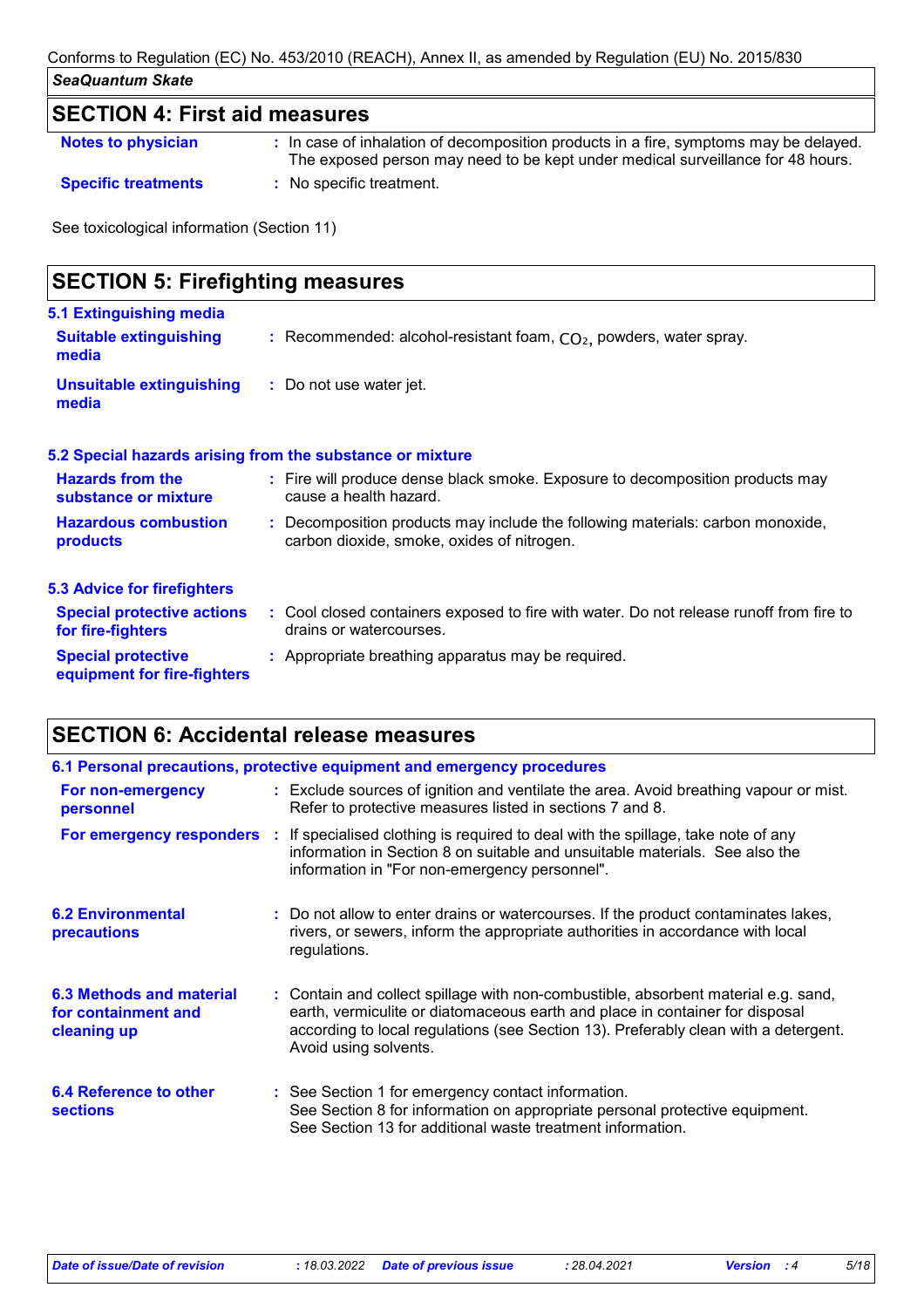# **SECTION 7: Handling and storage**

The information in this section contains generic advice and guidance. The list of Identified Uses in Section 1 should be consulted for any available use-specific information provided in the Exposure Scenario(s).

### **7.1 Precautions for safe handling**

Prevent the creation of flammable or explosive concentrations of vapours in air and avoid vapour concentrations higher than the occupational exposure limits.

In addition, the product should only be used in areas from which all naked lights and other sources of ignition have been excluded. Electrical equipment should be protected to the appropriate standard.

Mixture may charge electrostatically: always use earthing leads when transferring from one container to another. Operators should wear antistatic footwear and clothing and floors should be of the conducting type.

Keep away from heat, sparks and flame. No sparking tools should be used.

Avoid contact with skin and eyes. Avoid the inhalation of dust, particulates, spray or mist arising from the application of this mixture. Avoid inhalation of dust from sanding.

Eating, drinking and smoking should be prohibited in areas where this material is handled, stored and processed.

Put on appropriate personal protective equipment (see Section 8).

Never use pressure to empty. Container is not a pressure vessel.

Always keep in containers made from the same material as the original one.

Comply with the health and safety at work laws.

Do not allow to enter drains or watercourses.

**Information on fire and explosion protection**

Vapours are heavier than air and may spread along floors. Vapours may form explosive mixtures with air.

When operators, whether spraying or not, have to work inside the spray booth, ventilation is unlikely to be sufficient to control particulates and solvent vapour in all cases. In such circumstances they should wear a compressed air-fed respirator during the spraying process and until such time as the particulates and solvent vapour concentration has fallen below the exposure limits.

### **7.2 Conditions for safe storage, including any incompatibilities**

Store in accordance with local regulations.

#### **Notes on joint storage**

Keep away from: oxidising agents, strong alkalis, strong acids.

### **Additional information on storage conditions**

Observe label precautions. Store in a dry, cool and well-ventilated area. Keep away from heat and direct sunlight. Keep away from sources of ignition. No smoking. Prevent unauthorised access. Containers that have been opened must be carefully resealed and kept upright to prevent leakage.

### **7.3 Specific end use(s)**

**Recommendations :** : Not available.

**Industrial sector specific : solutions** : Not available.

## **SECTION 8: Exposure controls/personal protection**

The information in this section contains generic advice and guidance. Information is provided based on typical anticipated uses of the product. Additional measures might be required for bulk handling or other uses that could significantly increase worker exposure or environmental releases.

### **8.1 Control parameters**

### **Occupational exposure limits**

| <b>Product/ingredient name</b> | <b>Exposure limit values</b>                                                                  |
|--------------------------------|-----------------------------------------------------------------------------------------------|
| dicopper oxide                 | EH40/2005 WELs (United Kingdom (UK), 1/2020).                                                 |
|                                | STEL: 2 mg/m <sup>3</sup> , (as Cu) 15 minutes. Form: Dusts and Mists                         |
|                                | TWA: 1 mg/m <sup>3</sup> , (as Cu) 8 hours. Form: Dusts and Mists                             |
| xylene                         | EH40/2005 WELs (United Kingdom (UK), 1/2020). Absorbed                                        |
|                                | through skin.                                                                                 |
|                                | STEL: 441 mg/m <sup>3</sup> 15 minutes.                                                       |
|                                | STEL: 100 ppm 15 minutes.                                                                     |
|                                | TWA: 220 mg/m <sup>3</sup> 8 hours.                                                           |
|                                | TWA: 50 ppm 8 hours.                                                                          |
| ethylbenzene                   | EH40/2005 WELs (United Kingdom (UK), 1/2020). Absorbed                                        |
| Date of issue/Date of revision | 6/18<br><b>Date of previous issue</b><br>: 28.04.2021<br>:18.03.2022<br>Version<br>$\cdot$ :4 |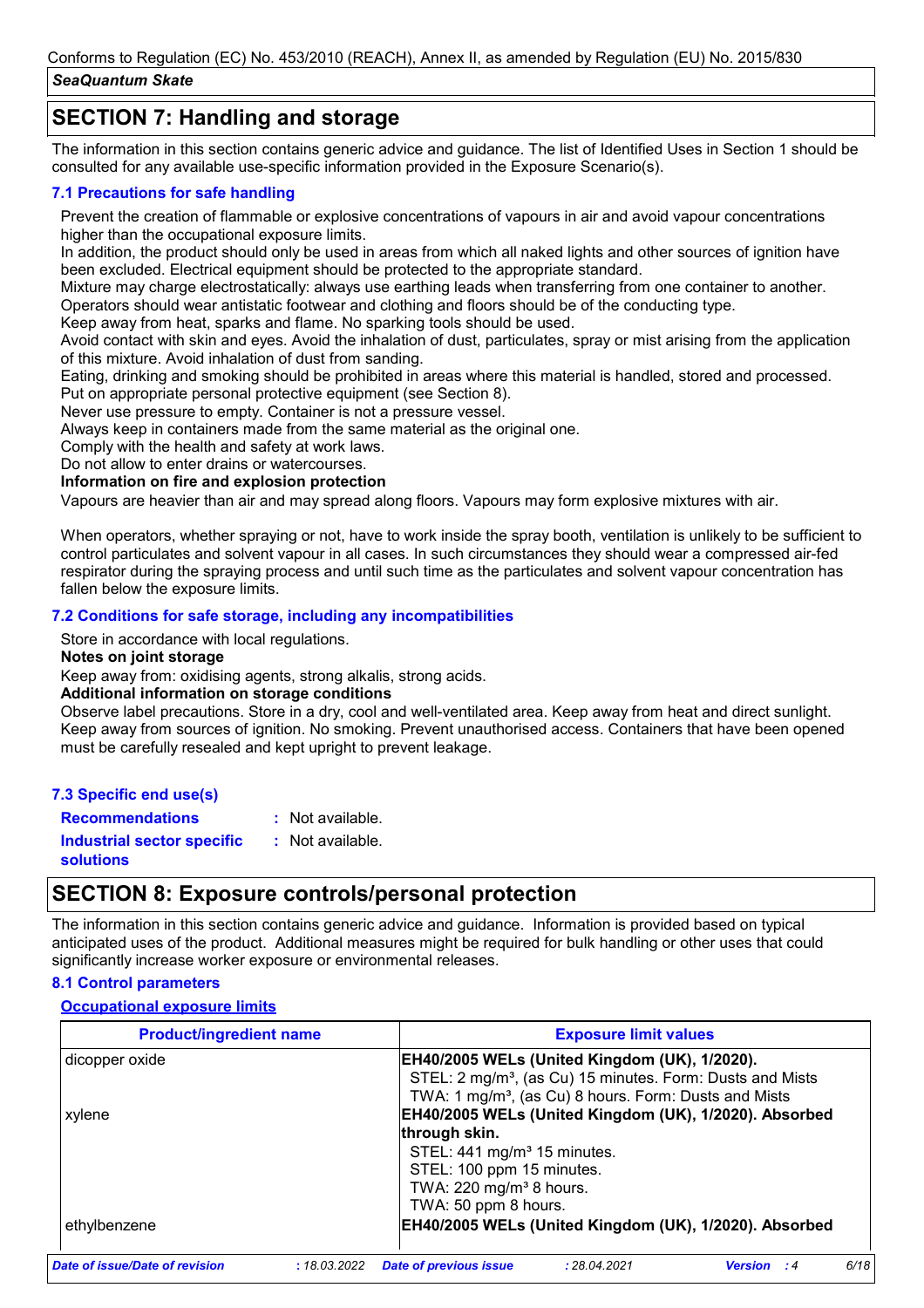# **SECTION 8: Exposure controls/personal protection**

required.

|                                             | through skin.                                                                                                                                                                                                                                                                                                                                                                                                                                                                                                                                                                                                                                                                                                                                                                                                                                                                                                                   |
|---------------------------------------------|---------------------------------------------------------------------------------------------------------------------------------------------------------------------------------------------------------------------------------------------------------------------------------------------------------------------------------------------------------------------------------------------------------------------------------------------------------------------------------------------------------------------------------------------------------------------------------------------------------------------------------------------------------------------------------------------------------------------------------------------------------------------------------------------------------------------------------------------------------------------------------------------------------------------------------|
|                                             | STEL: 552 mg/m <sup>3</sup> 15 minutes.                                                                                                                                                                                                                                                                                                                                                                                                                                                                                                                                                                                                                                                                                                                                                                                                                                                                                         |
|                                             | STEL: 125 ppm 15 minutes.                                                                                                                                                                                                                                                                                                                                                                                                                                                                                                                                                                                                                                                                                                                                                                                                                                                                                                       |
|                                             | TWA: 100 ppm 8 hours.                                                                                                                                                                                                                                                                                                                                                                                                                                                                                                                                                                                                                                                                                                                                                                                                                                                                                                           |
|                                             | TWA: $441 \text{ mg/m}^3$ 8 hours.                                                                                                                                                                                                                                                                                                                                                                                                                                                                                                                                                                                                                                                                                                                                                                                                                                                                                              |
| colophony                                   | EH40/2005 WELs (United Kingdom (UK), 1/2020). Inhalation                                                                                                                                                                                                                                                                                                                                                                                                                                                                                                                                                                                                                                                                                                                                                                                                                                                                        |
|                                             | sensitiser.                                                                                                                                                                                                                                                                                                                                                                                                                                                                                                                                                                                                                                                                                                                                                                                                                                                                                                                     |
|                                             | STEL: 0.15 mg/m <sup>3</sup> 15 minutes. Form: Fume                                                                                                                                                                                                                                                                                                                                                                                                                                                                                                                                                                                                                                                                                                                                                                                                                                                                             |
|                                             | TWA: 0.05 mg/m <sup>3</sup> 8 hours. Form: Fume                                                                                                                                                                                                                                                                                                                                                                                                                                                                                                                                                                                                                                                                                                                                                                                                                                                                                 |
| copper pyrithione                           | EH40/2005 WELs (United Kingdom (UK), 1/2020).                                                                                                                                                                                                                                                                                                                                                                                                                                                                                                                                                                                                                                                                                                                                                                                                                                                                                   |
|                                             | STEL: 2 mg/m <sup>3</sup> , (as Cu) 15 minutes. Form: Dusts and Mists                                                                                                                                                                                                                                                                                                                                                                                                                                                                                                                                                                                                                                                                                                                                                                                                                                                           |
|                                             | TWA: 1 mg/m <sup>3</sup> , (as Cu) 8 hours. Form: Dusts and Mists                                                                                                                                                                                                                                                                                                                                                                                                                                                                                                                                                                                                                                                                                                                                                                                                                                                               |
| <b>Recommended monitoring</b><br>procedures | If this product contains ingredients with exposure limits, personal, workplace<br>atmosphere or biological monitoring may be required to determine the effectiveness<br>of the ventilation or other control measures and/or the necessity to use respiratory<br>protective equipment. Reference should be made to monitoring standards, such as<br>the following: European Standard EN 689 (Workplace atmospheres - Guidance for<br>the assessment of exposure by inhalation to chemical agents for comparison with<br>limit values and measurement strategy) European Standard EN 14042 (Workplace<br>atmospheres - Guide for the application and use of procedures for the assessment<br>of exposure to chemical and biological agents) European Standard EN 482<br>(Workplace atmospheres - General requirements for the performance of procedures<br>for the measurement of chemical agents) Reference to national guidance |

documents for methods for the determination of hazardous substances will also be

#### **DNELs/DMELs**

| <b>Product/ingredient name</b>                 | <b>Exposure</b>               | <b>Value</b>           | <b>Population</b> | <b>Effects</b>                       |
|------------------------------------------------|-------------------------------|------------------------|-------------------|--------------------------------------|
| xylene                                         | Long term Oral                | $1.6$ mg/kg            | General           | Systemic                             |
|                                                |                               | bw/day                 | population        |                                      |
|                                                | Long term                     | 14.8 mg/m <sup>3</sup> | General           | Systemic                             |
|                                                | Inhalation                    |                        | population        |                                      |
|                                                | Long term                     | 77 mg/m $3$            | Workers           | Systemic                             |
|                                                | Inhalation                    |                        |                   |                                      |
|                                                | Long term Dermal              | 108 mg/kg              | General           | Systemic                             |
|                                                |                               | bw/day                 | population        |                                      |
|                                                | Long term Dermal              | 180 mg/kg<br>bw/day    | Workers           | Systemic                             |
|                                                | Short term                    | 289 mg/m $3$           | Workers           | Local                                |
|                                                | Inhalation                    |                        |                   |                                      |
|                                                | Short term                    | 289 mg/m $3$           | Workers           | Systemic                             |
|                                                | Inhalation                    |                        |                   |                                      |
| ethylbenzene                                   | Long term Oral                | $1.6$ mg/kg            | General           | Systemic                             |
|                                                |                               | bw/day                 | population        |                                      |
|                                                | Long term                     | 15 mg/ $m3$            | General           | Systemic                             |
|                                                | Inhalation                    |                        | population        |                                      |
|                                                | Long term                     | 77 mg/m <sup>3</sup>   | Workers           | Systemic                             |
|                                                | Inhalation                    |                        |                   |                                      |
|                                                | Long term Dermal              | 180 mg/kg              | Workers           | Systemic                             |
|                                                |                               | bw/day                 |                   |                                      |
|                                                | Short term                    | 293 mg/m <sup>3</sup>  | Workers           | Local                                |
|                                                | Inhalation                    |                        |                   |                                      |
|                                                | Long term                     | 442 mg/m <sup>3</sup>  | Workers           | Local                                |
|                                                | Inhalation                    |                        |                   |                                      |
|                                                | Short term                    | 884 mg/m <sup>3</sup>  | Workers           | Systemic                             |
|                                                | Inhalation                    |                        |                   |                                      |
| zinc oxide                                     | Long term Dermal              | 83 mg/kg<br>bw/day     | Workers           | Systemic                             |
|                                                | Long term                     | 5 mg/ $m3$             | Workers           | Systemic                             |
|                                                | Inhalation                    |                        |                   |                                      |
|                                                | Long term Dermal              | 83 mg/kg               | General           | Systemic                             |
| Date of issue/Date of revision<br>: 18.03.2022 | <b>Date of previous issue</b> | : 28.04.2021           |                   | 7/18<br><b>Version</b><br>$\cdot$ :4 |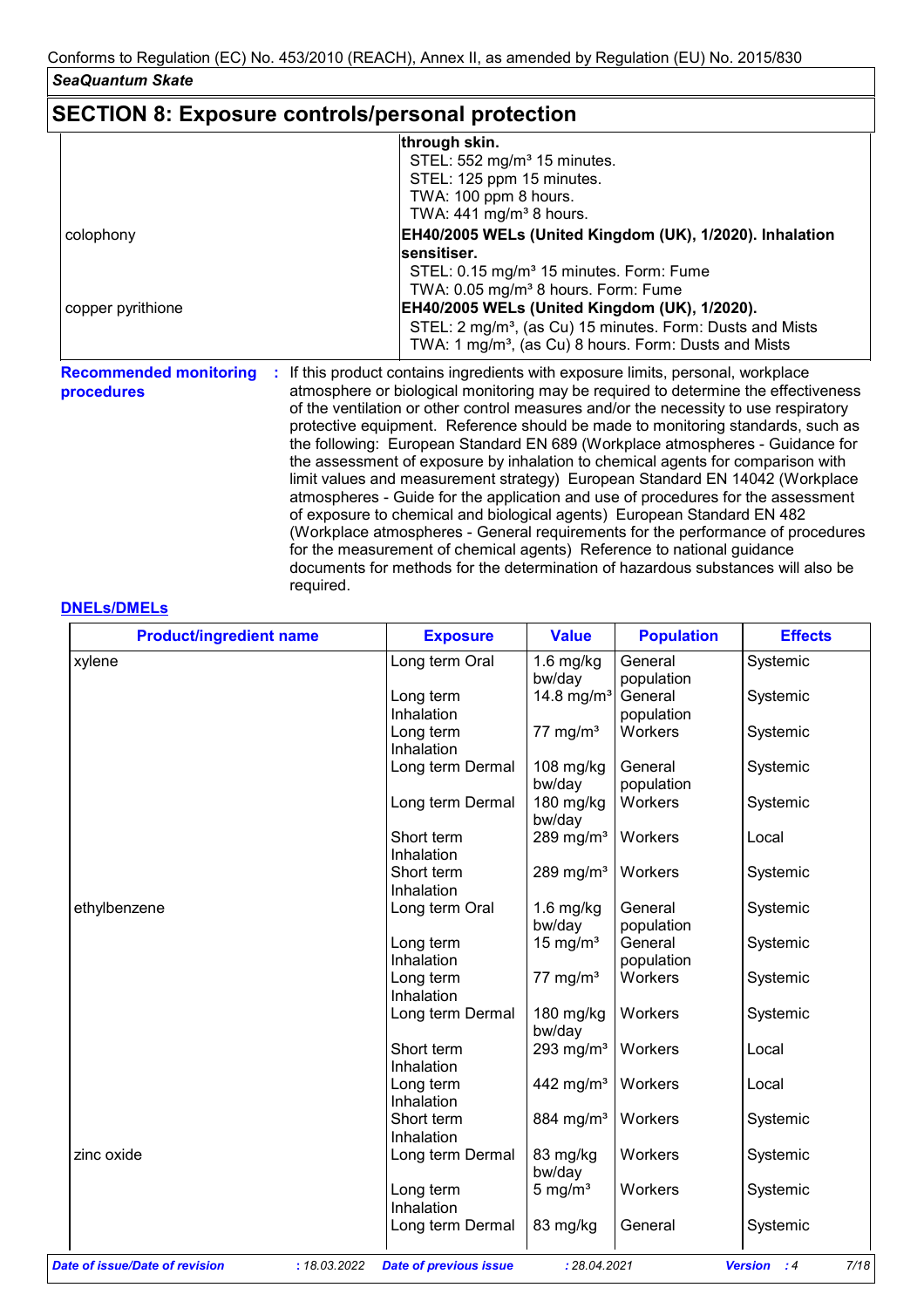| <b>SECTION 8: Exposure controls/personal protection</b> |                                             |                                |                                                     |                      |
|---------------------------------------------------------|---------------------------------------------|--------------------------------|-----------------------------------------------------|----------------------|
|                                                         | Long term                                   | bw/day<br>$2.5 \text{ mg/m}^3$ | population<br>[Consumers]<br>General                | Systemic             |
|                                                         | Inhalation<br>Long term Oral                | $0.83$ mg/<br>kg bw/day        | population<br>[Consumers]<br>General<br>population  | Systemic             |
|                                                         | Long term<br>Inhalation                     | $0.5$ mg/m <sup>3</sup>        | [Consumers]<br>Workers                              | Local                |
|                                                         | Long term Oral                              | $0.83$ mg/<br>kg bw/day        | General<br>population                               | Systemic             |
|                                                         | Long term<br>Inhalation                     | $2.5 \text{ mg/m}^3$           | General<br>population                               | Systemic             |
|                                                         | Long term<br>Inhalation                     | $5 \text{ mg/m}^3$             | Workers                                             | Systemic             |
|                                                         | Long term Dermal                            | 83 mg/kg<br>bw/day             | General<br>population<br>Workers                    | Systemic             |
| colophony                                               | Long term Dermal<br>Long term Dermal        | 83 mg/kg<br>bw/day<br>25 mg/kg | Workers                                             | Systemic<br>Systemic |
|                                                         | Long term                                   | bw/day<br>176 mg/m $3$         | Workers                                             | Systemic             |
|                                                         | Inhalation<br>Long term Dermal              | 15 mg/kg<br>bw/day             | General<br>population                               | Systemic             |
|                                                         | Long term<br>Inhalation                     | 52 mg/ $m3$                    | [Consumers]<br>General<br>population                | Systemic             |
|                                                         | Long term Oral                              | 15 mg/kg<br>bw/day             | [Consumers]<br>General<br>population<br>[Consumers] | Systemic             |
|                                                         | Long term Oral                              | 10 mg/kg<br>bw/day             | General<br>population                               | Systemic             |
|                                                         | Long term Dermal                            | 10 mg/kg<br>bw/day             | General<br>population                               | Systemic             |
|                                                         | Long term Dermal                            | 17 mg/kg<br>bw/day             | Workers                                             | Systemic             |
|                                                         | Long term<br>Inhalation                     | 35 mg/ $m3$                    | General<br>population                               | Systemic             |
| hydrocarbons, C9, aromatics                             | Long term<br>Inhalation<br>Long term Dermal | 117 mg/ $m3$<br>25 mg/kg       | Workers<br>Workers                                  | Systemic<br>Systemic |
|                                                         | Long term                                   | bw/day<br>150 mg/ $m3$         | Workers                                             | Systemic             |
|                                                         | Inhalation<br>Long term Dermal              | 11 mg/kg<br>bw/day             | General<br>population                               | Systemic             |
|                                                         | Long term<br>Inhalation                     | 32 mg/ $m3$                    | [Consumers]<br>General<br>population<br>[Consumers] | Systemic             |
|                                                         | Long term Oral                              | 11 mg/kg<br>bw/day             | General<br>population<br>[Consumers]                | Systemic             |

#### **PNECs**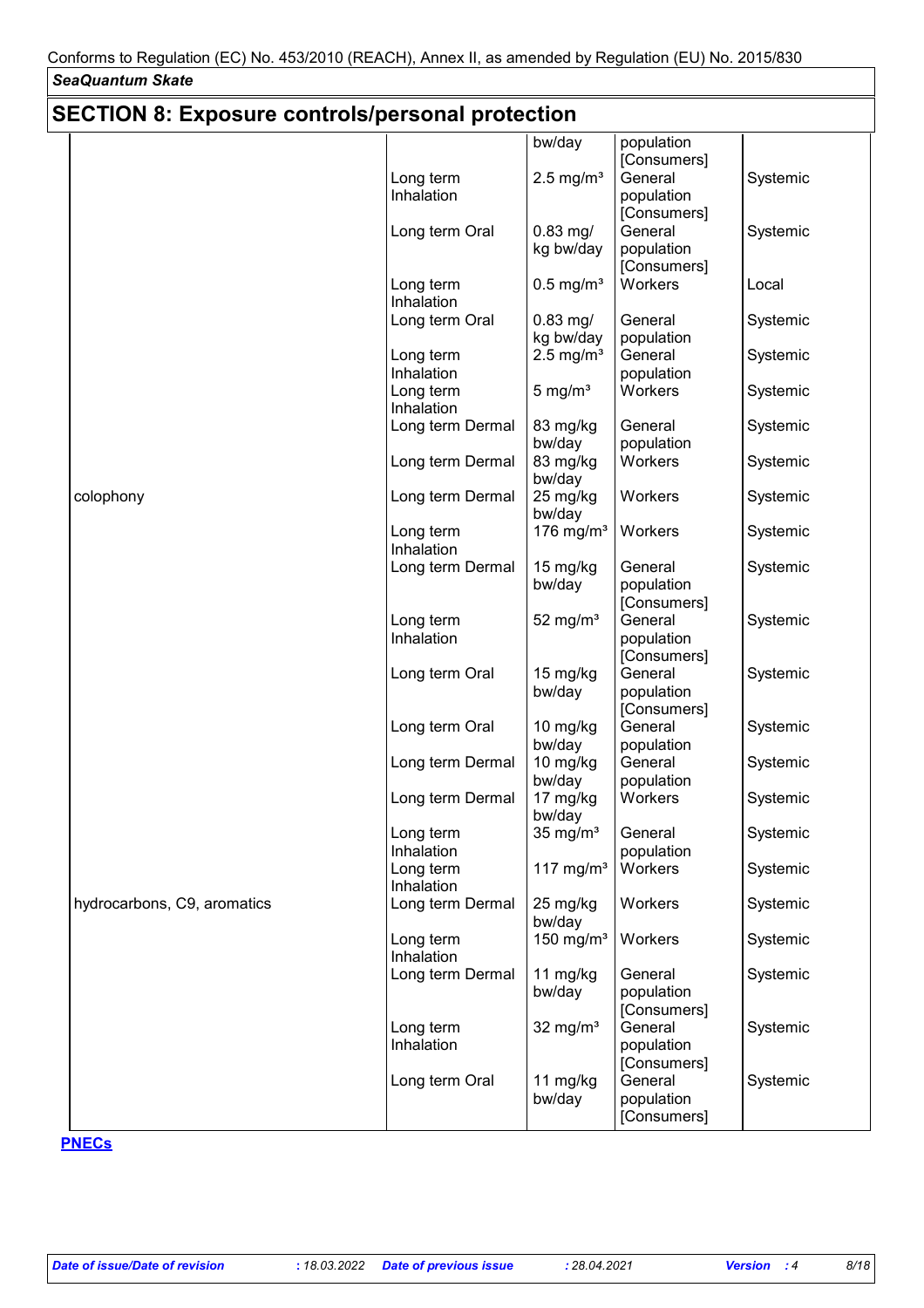# **SECTION 8: Exposure controls/personal protection**

| <b>Product/ingredient name</b> | <b>Compartment Detail</b>  | <b>Value</b>     | <b>Method Detail</b> |
|--------------------------------|----------------------------|------------------|----------------------|
| dicopper oxide                 | Fresh water                | $7.8 \mu g/l$    |                      |
|                                | Marine                     | $5.2 \mu g/l$    |                      |
|                                | Sewage Treatment           | 230 µg/l         |                      |
|                                | Plant                      |                  |                      |
|                                | Fresh water sediment       | 87 mg/kg dwt     |                      |
|                                | Marine water sediment      | 676 mg/kg dwt    |                      |
|                                | Soil                       | 65 mg/kg dwt     |                      |
| xylene                         | Fresh water                | 0.327 mg/l       |                      |
|                                | Marine                     | $0.327$ mg/l     |                      |
|                                | Sewage Treatment           | 6.58 mg/l        |                      |
|                                | Plant                      |                  |                      |
|                                | Fresh water sediment       | 12.46 mg/kg dwt  |                      |
|                                | Marine water sediment      | 12.46 mg/kg dwt  |                      |
|                                | Soil                       | 2.31 mg/kg dwt   |                      |
| ethylbenzene                   | Fresh water                | $0.1$ mg/l       |                      |
|                                | Marine                     | $0.01$ mg/l      |                      |
|                                | Sewage Treatment           | $9.6$ mg/l       |                      |
|                                | Plant                      |                  |                      |
|                                | Fresh water sediment       | 13.7 mg/kg dwt   |                      |
|                                | Soil                       | 2.68 mg/kg dwt   |                      |
|                                | <b>Secondary Poisoning</b> | 20 mg/kg         |                      |
| zinc oxide                     | Fresh water                | 20.6 µg/l        |                      |
|                                | Marine                     | $6.1$ µg/l       |                      |
|                                | Sewage Treatment           | 52 µg/l          |                      |
|                                | Plant                      |                  |                      |
|                                | Fresh water sediment       | 117.8 mg/kg dwt  |                      |
|                                | Marine water sediment      | 56.5 mg/kg dwt   |                      |
|                                | Soil                       | 35.6 mg/kg dwt   |                      |
| colophony                      | Fresh water                | 0.0054 mg/l      |                      |
|                                | Marine                     | 0.00054 mg/l     |                      |
|                                | Sewage Treatment           | 1000 mg/l        |                      |
|                                | Plant                      |                  |                      |
|                                | Fresh water sediment       | $0.02$ mg/kg dwt |                      |
|                                | Marine water sediment      | 0.002 mg/kg dwt  |                      |
|                                | Soil                       | 0.0015 mg/kg dwt |                      |

| <b>8.2 Exposure controls</b>                      |                                                                                                                                                                                                                                                                                                                                                                                                                                                                             |
|---------------------------------------------------|-----------------------------------------------------------------------------------------------------------------------------------------------------------------------------------------------------------------------------------------------------------------------------------------------------------------------------------------------------------------------------------------------------------------------------------------------------------------------------|
| <b>Appropriate engineering</b><br><b>controls</b> | : Provide adequate ventilation. Where reasonably practicable, this should be<br>achieved by the use of local exhaust ventilation and good general extraction. If<br>these are not sufficient to maintain concentrations of particulates and solvent<br>vapours below the OEL, suitable respiratory protection must be worn.                                                                                                                                                 |
| <b>Individual protection measures</b>             |                                                                                                                                                                                                                                                                                                                                                                                                                                                                             |
| <b>Hygiene measures</b>                           | : Wash hands, forearms and face thoroughly after handling chemical products, before<br>eating, smoking and using the lavatory and at the end of the working period.<br>Appropriate techniques should be used to remove potentially contaminated clothing.<br>Contaminated work clothing should not be allowed out of the workplace. Wash<br>contaminated clothing before reusing. Ensure that eyewash stations and safety<br>showers are close to the workstation location. |
| <b>Eye/face protection</b>                        | : Safety eyewear complying to EN 166 should be used when a risk assessment<br>indicates this is necessary to avoid exposure to liquid splashes, mists, gases or<br>dusts. If contact is possible, the following protection should be worn, unless the<br>assessment indicates a higher degree of protection: chemical splash goggles and/<br>or face shield. If inhalation hazards exist, a full-face respirator may be required<br>instead.                                |
| <b>Skin protection</b>                            |                                                                                                                                                                                                                                                                                                                                                                                                                                                                             |
|                                                   |                                                                                                                                                                                                                                                                                                                                                                                                                                                                             |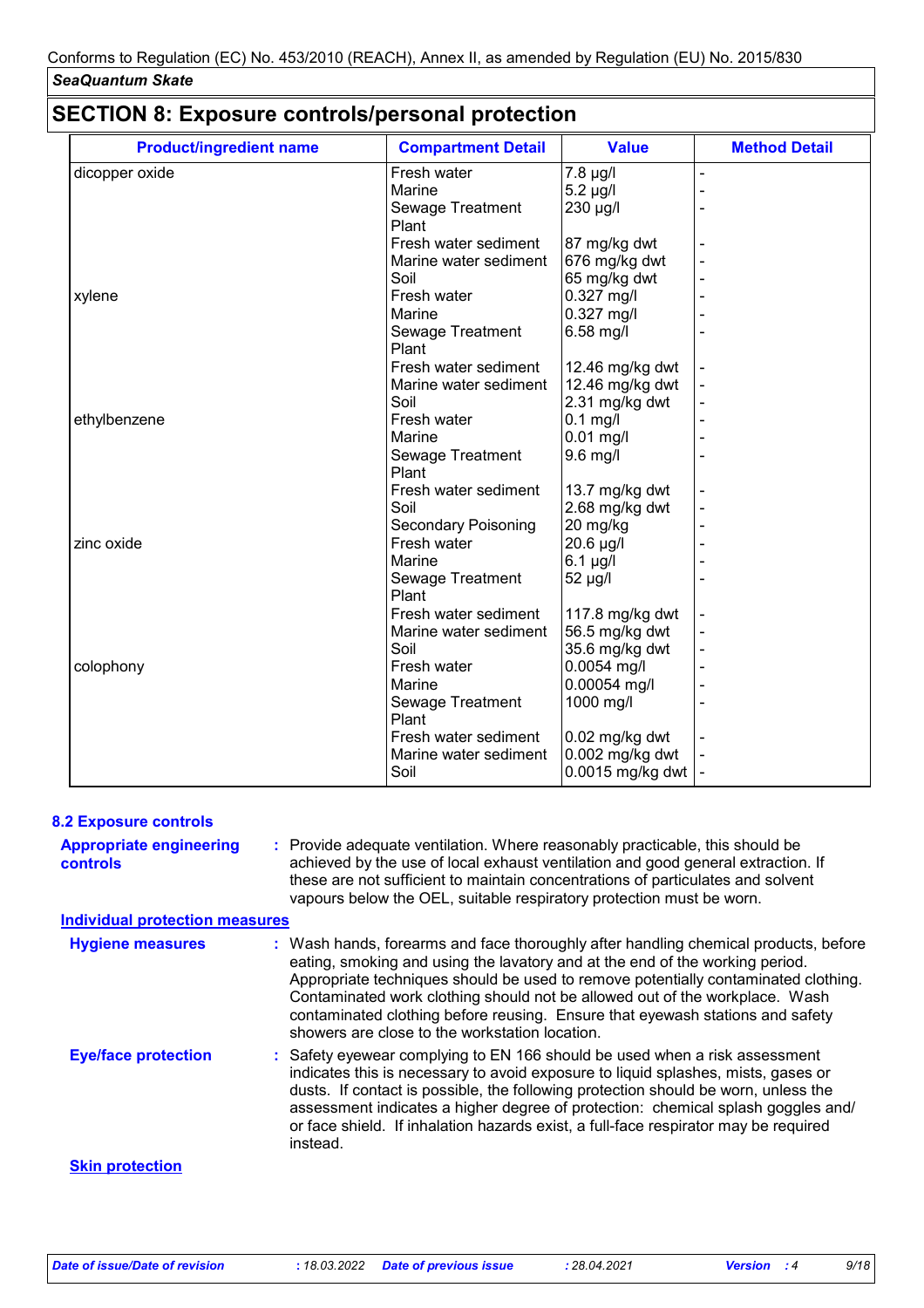# **SECTION 8: Exposure controls/personal protection**

| <b>Gloves</b>                             | : There is no one glove material or combination of materials that will give unlimited<br>resistance to any individual or combination of chemicals.<br>The breakthrough time must be greater than the end use time of the product.<br>The instructions and information provided by the glove manufacturer on use,<br>storage, maintenance and replacement must be followed.<br>Gloves should be replaced regularly and if there is any sign of damage to the glove<br>material.<br>Always ensure that gloves are free from defects and that they are stored and used<br>correctly.<br>The performance or effectiveness of the glove may be reduced by physical/chemical<br>damage and poor maintenance.<br>Barrier creams may help to protect the exposed areas of the skin but should not be<br>applied once exposure has occurred.<br>Wear suitable gloves tested to EN374.<br>Not recommended, gloves(breakthrough time) < 1 hour: neoprene, butyl rubber,<br><b>PVC</b><br>Recommended, gloves(breakthrough time) > 8 hours: nitrile rubber, 4H, Teflon,<br>polyvinyl alcohol (PVA)<br>For right choice of glove materials, with focus on chemical resistance and time of |
|-------------------------------------------|------------------------------------------------------------------------------------------------------------------------------------------------------------------------------------------------------------------------------------------------------------------------------------------------------------------------------------------------------------------------------------------------------------------------------------------------------------------------------------------------------------------------------------------------------------------------------------------------------------------------------------------------------------------------------------------------------------------------------------------------------------------------------------------------------------------------------------------------------------------------------------------------------------------------------------------------------------------------------------------------------------------------------------------------------------------------------------------------------------------------------------------------------------------------------|
|                                           | penetration, seek advice by the supplier of chemical resistant gloves.<br>The user must check that the final choice of type of glove selected for handling this<br>product is the most appropriate and takes into account the particular conditions of<br>use, as included in the user's risk assessment.                                                                                                                                                                                                                                                                                                                                                                                                                                                                                                                                                                                                                                                                                                                                                                                                                                                                    |
| <b>Body protection</b>                    | : Personnel should wear antistatic clothing made of natural fibres or of high-<br>temperature-resistant synthetic fibres.                                                                                                                                                                                                                                                                                                                                                                                                                                                                                                                                                                                                                                                                                                                                                                                                                                                                                                                                                                                                                                                    |
| <b>Other skin protection</b>              | : Appropriate footwear and any additional skin protection measures should be<br>selected based on the task being performed and the risks involved and should be<br>approved by a specialist before handling this product.                                                                                                                                                                                                                                                                                                                                                                                                                                                                                                                                                                                                                                                                                                                                                                                                                                                                                                                                                    |
| <b>Respiratory protection</b>             | : If workers are exposed to concentrations above the exposure limit, they must use a<br>respirator according to EN 140. Use respiratory mask with charcoal and dust filter<br>when spraying this product, according to EN 14387 (as filter combination A2-P2). In<br>confined spaces, use compressed-air or fresh-air respiratory equipment. When use<br>of roller or brush, consider use of charcoalfilter.                                                                                                                                                                                                                                                                                                                                                                                                                                                                                                                                                                                                                                                                                                                                                                 |
| <b>Environmental exposure</b><br>controls | : Do not allow to enter drains or watercourses.                                                                                                                                                                                                                                                                                                                                                                                                                                                                                                                                                                                                                                                                                                                                                                                                                                                                                                                                                                                                                                                                                                                              |

# **SECTION 9: Physical and chemical properties**

### **9.1 Information on basic physical and chemical properties**

| <b>Appearance</b>                               |                                                                                                                                   |
|-------------------------------------------------|-----------------------------------------------------------------------------------------------------------------------------------|
| <b>Physical state</b>                           | $:$ Liquid.                                                                                                                       |
| <b>Colour</b>                                   | $:$ Red                                                                                                                           |
| <b>Odour</b>                                    | : Hydrocarbon.                                                                                                                    |
| <b>Odour threshold</b>                          | : Not applicable.                                                                                                                 |
| pH                                              | : Not applicable.                                                                                                                 |
| <b>Melting point/freezing point</b>             | : Not applicable.                                                                                                                 |
| Initial boiling point and<br>boiling range      | : Lowest known value: $136.1^{\circ}C(277^{\circ}F)$ (ethylbenzene). Weighted average:<br>$140.91^{\circ}$ C (285.6 $^{\circ}$ F) |
| <b>Flash point</b>                              | : Closed cup: $25^{\circ}$ C                                                                                                      |
| <b>Evaporation rate</b>                         | : Highest known value: 0.84 (ethylbenzene) Weighted average: 0.79 compared<br>with butyl acetate                                  |
| <b>Flammability (solid, gas)</b>                | : Not applicable.                                                                                                                 |
| Upper/lower flammability or<br>explosive limits | $: 0.8 - 7.6\%$                                                                                                                   |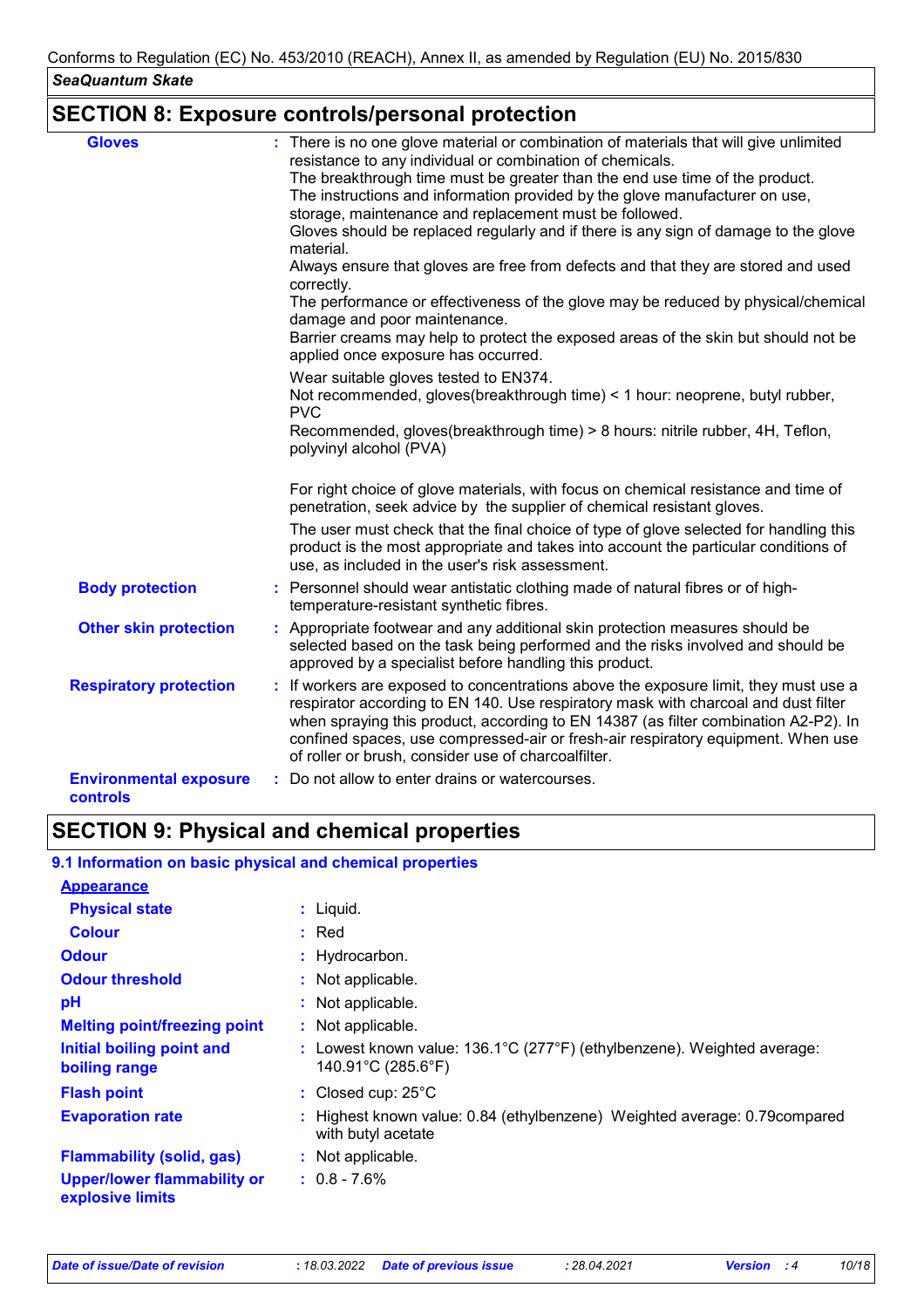## **SECTION 9: Physical and chemical properties**

| <b>Vapour pressure</b>                                            | : Highest known value: 1.2 kPa (9.3 mm Hg) (at $20^{\circ}$ C) (ethylbenzene). Weighted<br>average: 0.98 kPa (7.35 mm Hg) (at 20°C) |
|-------------------------------------------------------------------|-------------------------------------------------------------------------------------------------------------------------------------|
| <b>Vapour density</b>                                             | : Highest known value: $3.7$ (Air = 1) (xylene). Weighted average: $3.7$ (Air = 1)                                                  |
| <b>Density</b>                                                    | : $1.935$ g/cm <sup>3</sup>                                                                                                         |
| <b>Solubility(ies)</b>                                            | : Insoluble in the following materials: cold water and hot water.                                                                   |
| <b>Partition coefficient: n-octanol/: Not available.</b><br>water |                                                                                                                                     |
| <b>Auto-ignition temperature</b>                                  | : Lowest known value: 280 to 470°C (536 to 878°F) (hydrocarbons, C9,<br>aromatics).                                                 |
| <b>Decomposition temperature</b>                                  | : Not available.                                                                                                                    |
| <b>Viscosity</b>                                                  | : Kinematic (40°C): $>20.5$ mm <sup>2</sup> /s ( $>20.5$ cSt)                                                                       |
| <b>Explosive properties</b>                                       | : Not available.                                                                                                                    |
| <b>Oxidising properties</b>                                       | : Not available.                                                                                                                    |

### **9.2 Other information**

No additional information.

| <b>SECTION 10: Stability and reactivity</b>     |                                                                                                                                        |  |  |  |
|-------------------------------------------------|----------------------------------------------------------------------------------------------------------------------------------------|--|--|--|
| <b>10.1 Reactivity</b>                          | : No specific test data related to reactivity available for this product or its ingredients.                                           |  |  |  |
| <b>10.2 Chemical stability</b>                  | : Stable under recommended storage and handling conditions (see Section 7).                                                            |  |  |  |
| 10.3 Possibility of<br>hazardous reactions      | : Under normal conditions of storage and use, hazardous reactions will not occur.                                                      |  |  |  |
| <b>10.4 Conditions to avoid</b>                 | : When exposed to high temperatures may produce hazardous decomposition<br>products.                                                   |  |  |  |
| 10.5 Incompatible materials                     | Keep away from the following materials to prevent strong exothermic reactions:<br>÷<br>oxidising agents, strong alkalis, strong acids. |  |  |  |
| <b>10.6 Hazardous</b><br>decomposition products | Decomposition products may include the following materials: carbon monoxide,<br>carbon dioxide, smoke, oxides of nitrogen.             |  |  |  |

## **SECTION 11: Toxicological information**

### **11.1 Information on toxicological effects**

There are no data available on the mixture itself. The mixture has been assessed following the conventional method of the CLP Regulation (EC) No 1272/2008 and is classified for toxicological properties accordingly. See Sections 2 and 3 for details.

Exposure to component solvent vapour concentrations in excess of the stated occupational exposure limit may result in adverse health effects such as mucous membrane and respiratory system irritation and adverse effects on the kidneys, liver and central nervous system. Solvents may cause some of the above effects by absorption through the skin. Repeated or prolonged contact with the mixture may cause removal of natural fat from the skin, resulting in nonallergic contact dermatitis and absorption through the skin. Ingestion may cause nausea, diarrhea and vomiting.

### **Acute toxicity**

| <b>Product/ingredient name</b> | <b>Result</b>                                 | <b>Species</b> | <b>Dose</b>         | <b>Exposure</b>                       |
|--------------------------------|-----------------------------------------------|----------------|---------------------|---------------------------------------|
| dicopper oxide                 | <b>LC50 Inhalation Dusts and</b>              | Rat            | $3.34$ mg/l         | 4 hours                               |
|                                | mists                                         |                |                     |                                       |
|                                | LD50 Oral                                     | Rat            | $1340$ mg/kg        |                                       |
| xylene                         | <b>LC50 Inhalation Vapour</b>                 | Rat            | $20$ mg/l           | 4 hours                               |
|                                | LD50 Oral                                     | Rat            | 4300 mg/kg          |                                       |
|                                | TDLo Dermal                                   | Rabbit         | 4300 mg/kg          | $\overline{\phantom{a}}$              |
| ethylbenzene                   | <b>LC50 Inhalation Vapour</b>                 | Rat - Male     | $17.8$ mg/l         | 4 hours                               |
|                                | LD50 Dermal                                   | Rabbit         | >5000 mg/kg         |                                       |
|                                | LD50 Oral                                     | Rat            | 3500 mg/kg          | $\overline{\phantom{a}}$              |
| copper pyrithione              | LC50 Inhalation Dusts and                     | Rat            | $70 \text{ mg/m}^3$ | 4 hours                               |
|                                | mists                                         |                |                     |                                       |
|                                | LD50 Dermal                                   | Rabbit         | 300 mg/kg           |                                       |
|                                |                                               |                |                     |                                       |
| Date of issue/Date of revision | <b>Date of previous issue</b><br>: 18.03.2022 | : 28.04.2021   |                     | 11/18<br><b>Version</b><br>$\cdot$ :4 |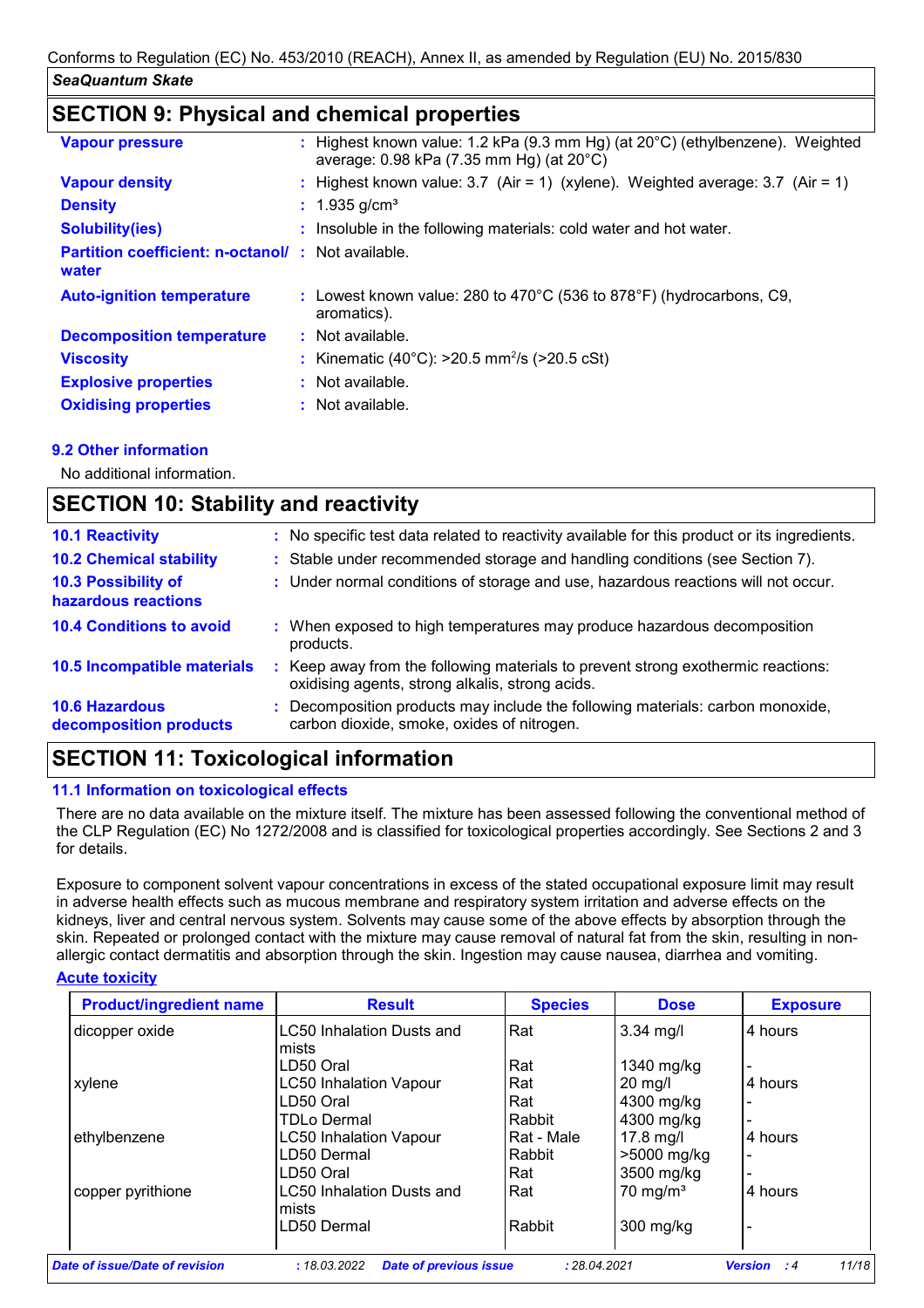# **SECTION 11: Toxicological information**

|                                 | LD50 Oral    | Rat |              | $200$ mg/kg      | $\overline{\phantom{0}}$ |  |
|---------------------------------|--------------|-----|--------------|------------------|--------------------------|--|
| <b>Acute toxicity estimates</b> |              |     |              |                  |                          |  |
|                                 | <b>Route</b> |     |              | <b>ATE value</b> |                          |  |
| Oral                            |              |     | 929.71 mg/kg |                  |                          |  |
| Dermal                          |              |     | 5556.4 mg/kg |                  |                          |  |
| Inhalation (vapours)            |              |     |              | 104.13 mg/l      |                          |  |
| Inhalation (dusts and mists)    |              |     | $2.66$ mg/l  |                  |                          |  |

### **Irritation/Corrosion**

| <b>Product/ingredient name</b> | <b>Exposure</b>                       | <b>Species</b>                     | <b>Score</b>   | <b>Exposure</b>           | <b>Observation</b> |
|--------------------------------|---------------------------------------|------------------------------------|----------------|---------------------------|--------------------|
| dicopper oxide                 | Eyes - Cornea opacity                 | Rabbit                             | ۰              | 72 hours                  | $\blacksquare$     |
|                                | Eyes - Redness of the<br>conjunctivae | Rabbit                             | $\blacksquare$ | 48 hours                  | $\blacksquare$     |
| xylene                         | Eyes - Mild irritant                  | Rabbit                             | ۰              | 87 milligrams             |                    |
|                                | Skin - Mild irritant                  | Rat                                | $\blacksquare$ | 8 hours 60<br>microliters |                    |
| zinc oxide                     | Eyes - Mild irritant                  | Rabbit                             | $\blacksquare$ | 24 hours 500<br>mg        |                    |
|                                | Skin - Mild irritant                  | Rabbit                             | -              | 24 hours 500<br>mg        |                    |
| copper pyrithione              | Eyes - Severe irritant                | Mammal -<br>species<br>unspecified | $\blacksquare$ |                           |                    |
|                                | Skin - Irritant                       | Mammal -<br>species<br>unspecified | $\blacksquare$ |                           |                    |

### **Sensitisation**

| <b>Product/ingredient name</b> | <b>Route of</b><br>exposure | <b>Species</b>                  | <b>Result</b> |
|--------------------------------|-----------------------------|---------------------------------|---------------|
| colophony                      | skin                        | Mammal - species<br>unspecified | Sensitising   |

### **Mutagenicity**

No known significant effects or critical hazards.

# **Carcinogenicity**

No known significant effects or critical hazards.

### **Reproductive toxicity**

| <b>Product/ingredient name</b> | <b>Maternal</b><br>toxicity | <b>Fertility</b> | <b>Developmental</b><br>toxicity | <b>Species</b>                   | <b>Dose</b>                                      | <b>Exposure</b> |
|--------------------------------|-----------------------------|------------------|----------------------------------|----------------------------------|--------------------------------------------------|-----------------|
| copper pyrithione              |                             |                  | <b>Positive</b>                  | Mammal - species<br>lunspecified | <b>Route of</b><br><i>exposure</i><br>unreported |                 |

**Developmental effects :** : No known significant effects or critical hazards.

: No known significant effects or critical hazards. **Fertility effects :**

### **Specific target organ toxicity (single exposure)**

| <b>Product/ingredient name</b> | <b>Category</b>          | <b>Route of</b><br>exposure | <b>Target organs</b>                                |
|--------------------------------|--------------------------|-----------------------------|-----------------------------------------------------|
| xylene                         | Category 3               |                             | Respiratory tract<br>irritation                     |
| hydrocarbons, C9, aromatics    | Category 3               |                             | Respiratory tract<br>irritation                     |
| copper pyrithione              | Category 3<br>Category 3 |                             | Narcotic effects<br>Respiratory tract<br>irritation |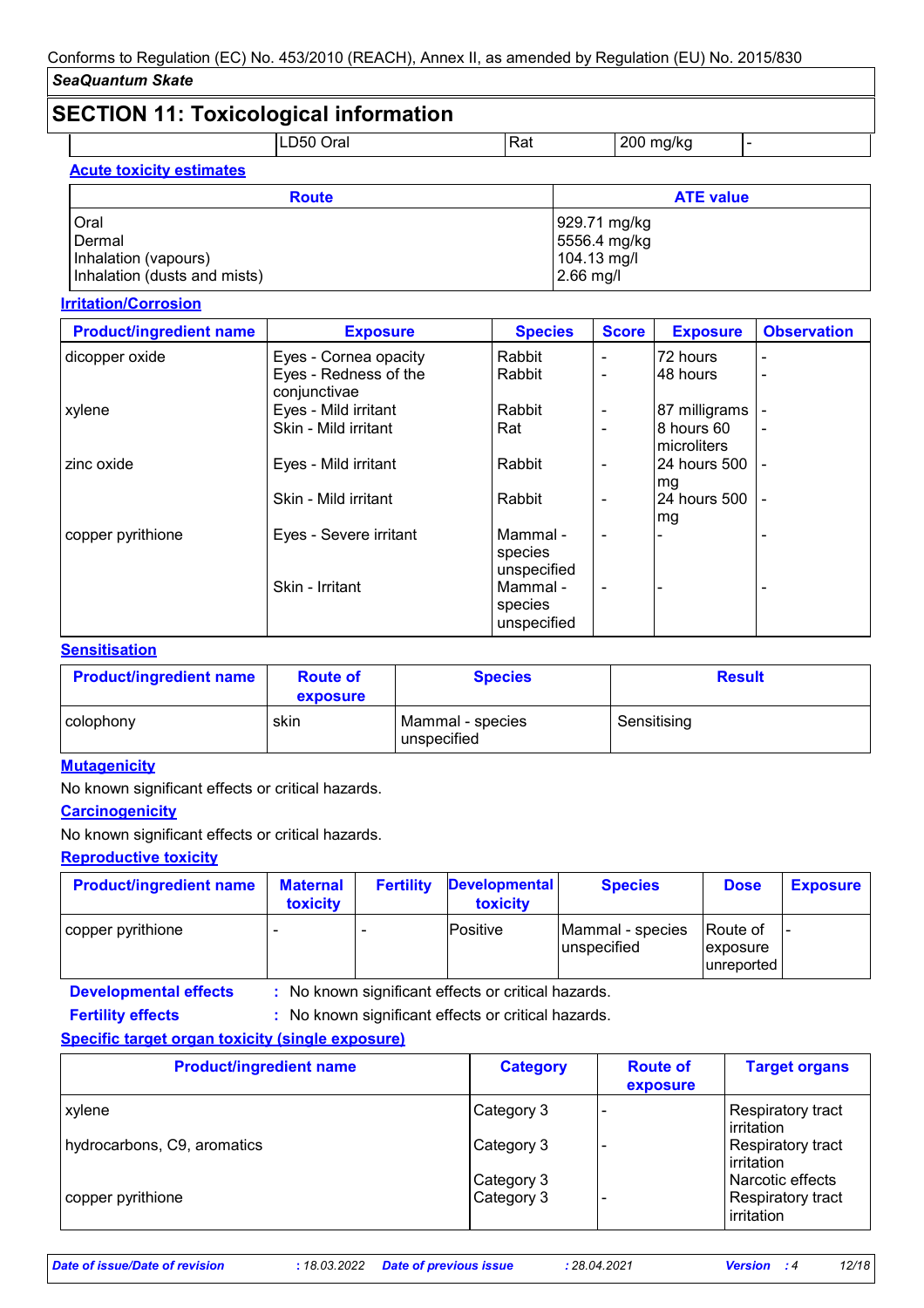## **SECTION 11: Toxicological information**

**Specific target organ toxicity (repeated exposure)**

| <b>Product/ingredient name</b> | <b>Category</b> | <b>Route of</b><br>exposure | <b>Target organs</b> |
|--------------------------------|-----------------|-----------------------------|----------------------|
| ethylbenzene                   | Category 2      |                             | ∣ hearing organs     |
| copper pyrithione              | Category 1      |                             | ∣nervous system      |

**Aspiration hazard**

| <b>Product/ingredient name</b> | <b>Result</b>                         |
|--------------------------------|---------------------------------------|
| xylene                         | <b>ASPIRATION HAZARD - Category 1</b> |
| ethylbenzene                   | <b>ASPIRATION HAZARD - Category 1</b> |
| hydrocarbons, C9, aromatics    | <b>ASPIRATION HAZARD - Category 1</b> |

**Other information :**

: None identified.

# **SECTION 12: Ecological information**

### **12.1 Toxicity**

There are no data available on the mixture itself. Do not allow to enter drains or watercourses.

The mixture has been assessed following the summation method of the CLP Regulation (EC) No 1272/2008 and is classified for eco-toxicological properties accordingly. See Sections 2 and 3 for details.

| <b>Product/ingredient name</b> | <b>Result</b>                      | <b>Species</b>                                                           | <b>Exposure</b> |
|--------------------------------|------------------------------------|--------------------------------------------------------------------------|-----------------|
| dicopper oxide                 | Acute LC50 0.075 mg/l Fresh water  | Fish - Danio rerio                                                       | 96 hours        |
|                                | Chronic NOEC 0.001 mg/l            | Algae                                                                    |                 |
|                                | Chronic NOEC 0.0052 mg/l           | Algae                                                                    |                 |
| xylene                         | Acute LC50 8500 µg/l Marine water  | Crustaceans - Palaemonetes<br>pugio                                      | 48 hours        |
|                                | Acute LC50 13400 µg/l Fresh water  | Fish - Pimephales promelas                                               | 96 hours        |
| ethylbenzene                   | Acute EC50 7700 µg/l Marine water  | Algae - Skeletonema costatum                                             | 96 hours        |
|                                | Acute EC50 2.93 mg/l               | Daphnia                                                                  | 48 hours        |
|                                | Acute LC50 4.2 mg/l                | Fish                                                                     | 96 hours        |
| zinc oxide                     | Acute LC50 1.1 ppm Fresh water     | Fish - Oncorhynchus mykiss                                               | 96 hours        |
|                                | Chronic NOEC 0.02 mg/l Fresh water | Algae - Pseudokirchneriella<br>subcapitata - Exponential<br>growth phase | 72 hours        |
| hydrocarbons, C9, aromatics    | Acute EC50 <10 mg/l                | Daphnia                                                                  | 48 hours        |
|                                | Acute IC50 <10 mg/l                | Algae                                                                    | 72 hours        |
|                                | Acute LC50 <10 mg/l                | Fish                                                                     | 96 hours        |
| copper pyrithione              | Acute EC50 0.022 mg/l              | Daphnia                                                                  | 48 hours        |
|                                | Acute IC50 0.035 mg/l              | Algae                                                                    | 120 hours       |
|                                | Acute LC50 0.0043 mg/l             | Fish                                                                     | 96 hours        |
|                                | Chronic NOEC 0.00046 mg/l          | Algae - Skeletonema costatum                                             | 120 hours       |

This material is very toxic to aquatic life with long lasting effects.

### **12.2 Persistence and degradability**

#### Not available.

| <b>Product/ingredient name</b>  | <b>Aquatic half-life</b> | <b>Photolysis</b> | Biodegradability |
|---------------------------------|--------------------------|-------------------|------------------|
| dicopper oxide                  |                          |                   | Not readily      |
| xylene                          |                          |                   | Readily          |
| ethylbenzene                    |                          |                   | Readily          |
| zinc oxide                      |                          |                   | Not readily      |
| hydrocarbons, C9, aromatics   - |                          |                   | Not readily      |

### **12.3 Bioaccumulative potential**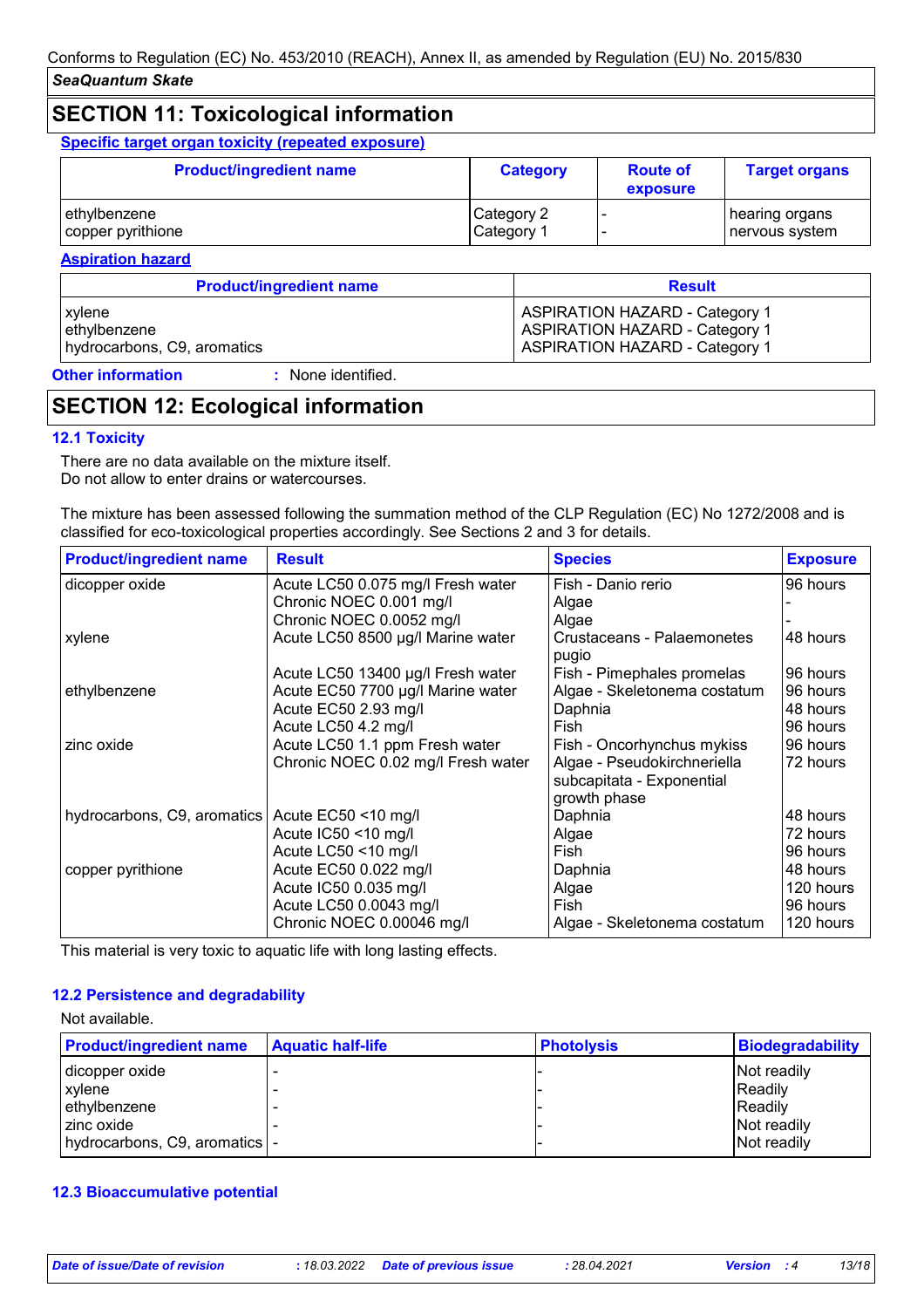| <b>SECTION 12: Ecological information</b>                                           |                           |                                    |                                      |  |
|-------------------------------------------------------------------------------------|---------------------------|------------------------------------|--------------------------------------|--|
| <b>Product/ingredient name</b>                                                      | $LogP_{ow}$               | <b>BCF</b>                         | <b>Potential</b>                     |  |
| xylene<br>ethylbenzene<br>zinc oxide<br>colophony<br>hydrocarbons, C9, aromatics  - | 3.12<br>3.6<br>1.9 to 7.7 | 8.1 to 25.9<br>28960<br>10 to 2500 | l low<br>low<br>high<br>high<br>high |  |

| 12.4 Mobility in soil                                   |                  |
|---------------------------------------------------------|------------------|
| <b>Soil/water partition</b><br><b>coefficient (Koc)</b> | : Not available. |
| <b>Mobility</b>                                         | : Not available. |

### **12.5 Results of PBT and vPvB assessment**

This mixture does not contain any substances that are assessed to be a PBT or a vPvB.

#### **12.6 Other adverse effects** : No known significant effects or critical hazards.

## **SECTION 13: Disposal considerations**

The information in this section contains generic advice and guidance. The list of Identified Uses in Section 1 should be consulted for any available use-specific information provided in the Exposure Scenario(s).

### **13.1 Waste treatment methods**

| <b>Product</b>                 |                                                                                                                                                                                                                                                                                                                                                                                                                                                                                                                                                      |
|--------------------------------|------------------------------------------------------------------------------------------------------------------------------------------------------------------------------------------------------------------------------------------------------------------------------------------------------------------------------------------------------------------------------------------------------------------------------------------------------------------------------------------------------------------------------------------------------|
| <b>Methods of disposal</b>     | : The generation of waste should be avoided or minimised wherever possible.<br>Disposal of this product, solutions and any by-products should at all times comply<br>with the requirements of environmental protection and waste disposal legislation<br>and any regional local authority requirements. Dispose of surplus and non-<br>recyclable products via a licensed waste disposal contractor. Waste should not be<br>disposed of untreated to the sewer unless fully compliant with the requirements of<br>all authorities with jurisdiction. |
| <b>Hazardous waste</b>         | : Yes.                                                                                                                                                                                                                                                                                                                                                                                                                                                                                                                                               |
| <b>Disposal considerations</b> | : Do not allow to enter drains or watercourses.<br>Dispose of according to all federal, state and local applicable regulations.<br>If this product is mixed with other wastes, the original waste product code may no<br>longer apply and the appropriate code should be assigned.<br>For further information, contact your local waste authority.                                                                                                                                                                                                   |

#### **European waste catalogue (EWC)**

The European Waste Catalogue classification of this product, when disposed of as waste, is:

| <b>Waste code</b>              | <b>Waste designation</b>                                                                                                                                                                                                                                                                                                                |
|--------------------------------|-----------------------------------------------------------------------------------------------------------------------------------------------------------------------------------------------------------------------------------------------------------------------------------------------------------------------------------------|
| 08 01 11*                      | Waste paint and varnish containing organic solvents or other dangerous substances                                                                                                                                                                                                                                                       |
| <b>Packaging</b>               |                                                                                                                                                                                                                                                                                                                                         |
| <b>Methods of disposal</b>     | : The generation of waste should be avoided or minimised wherever possible. Waste<br>packaging should be recycled. Incineration or landfill should only be considered<br>when recycling is not feasible.                                                                                                                                |
| <b>Disposal considerations</b> | : Using information provided in this safety data sheet, advice should be obtained from<br>the relevant waste authority on the classification of empty containers.<br>Empty containers must be scrapped or reconditioned.<br>Dispose of containers contaminated by the product in accordance with local or<br>national legal provisions. |
| <b>Result</b>                  | European waste catalogue (EWC)                                                                                                                                                                                                                                                                                                          |
| <b>CEPE Guidelines</b>         | 15 01 10*<br>packaging containing residues of or contaminated by<br>hazardous substances                                                                                                                                                                                                                                                |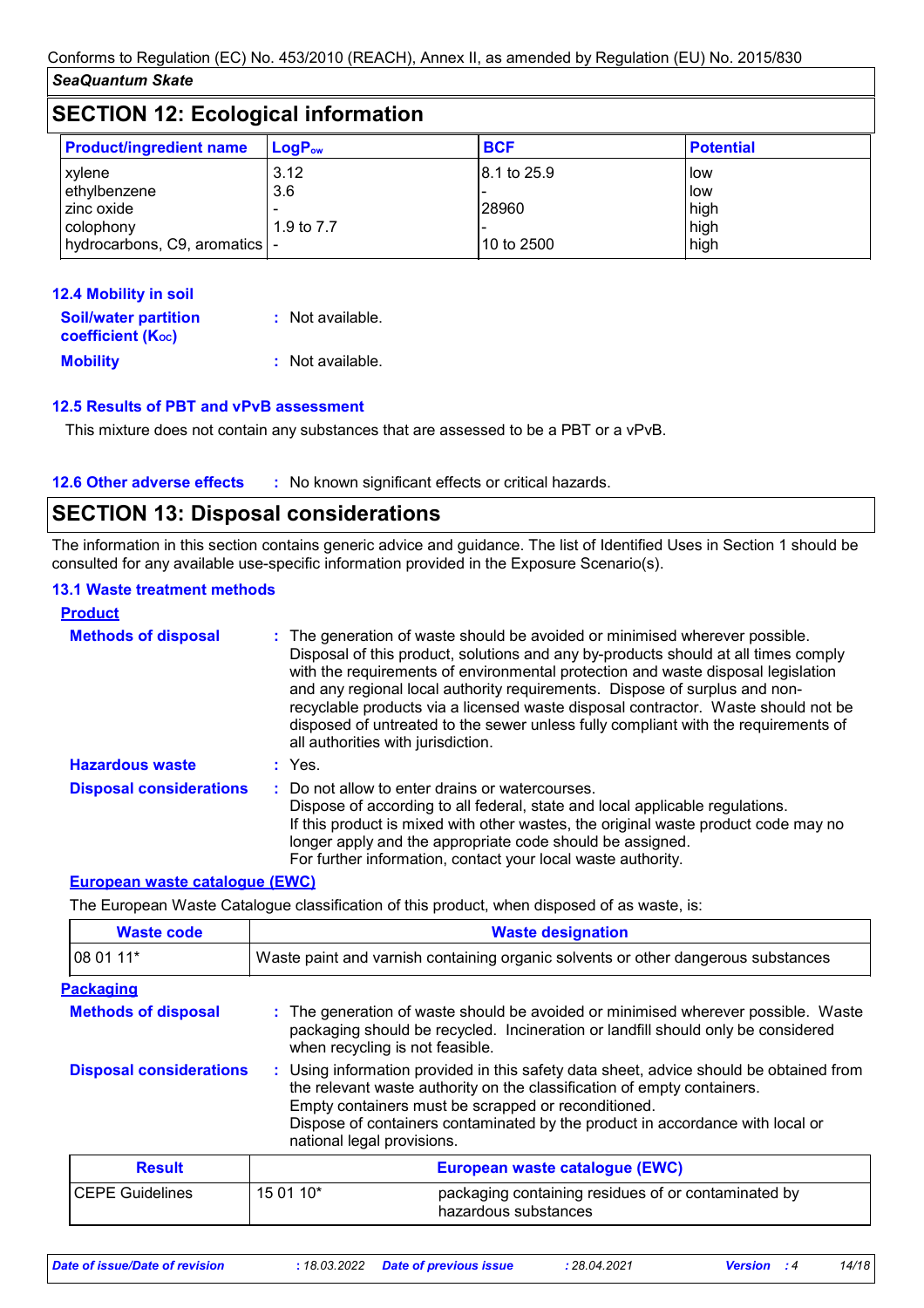### **SECTION 13: Disposal considerations**

**Special precautions :** This material and its container must be disposed of in a safe way. Care should be taken when handling emptied containers that have not been cleaned or rinsed out. Empty containers or liners may retain some product residues. Vapour from product residues may create a highly flammable or explosive atmosphere inside the container. Do not cut, weld or grind used containers unless they have been cleaned thoroughly internally. Avoid dispersal of spilt material and runoff and contact with soil, waterways, drains and sewers.

# **SECTION 14: Transport information**

|                                                | <b>ADR/RID</b>  | <b>ADN</b>          | <b>IMDG</b>                                 | <b>IATA</b>                                                                 |
|------------------------------------------------|-----------------|---------------------|---------------------------------------------|-----------------------------------------------------------------------------|
| 14.1 UN number                                 | <b>UN1263</b>   | UN1263              | <b>UN1263</b>                               | <b>UN1263</b>                                                               |
| 14.2 UN proper<br>shipping name                | Paint           | Paint               | Paint. Marine pollutant<br>(dicopper oxide) | Paint                                                                       |
| <b>14.3 Transport</b><br>hazard class(es)      | 3<br>$\bigstar$ | 3<br>$\mathbf{Y}_2$ | 3<br>$\bigstar$                             | 3                                                                           |
| 14.4 Packing<br>group                          | Ш               | $\mathbf{III}$      | $\mathbf{III}$                              | Ш                                                                           |
| 14.5<br><b>Environmental</b><br><b>hazards</b> | Yes.            | Yes.                | Yes.                                        | Yes. The<br>environmentally<br>hazardous substance<br>mark is not required. |

### **Additional information**

| <b>ADR/RID</b>                                                          | : The environmentally hazardous substance mark is not required when transported in<br>sizes of ≤5 L or ≤5 kg.<br><b>Hazard identification number 30</b><br>Tunnel code (D/E)                                                                    |
|-------------------------------------------------------------------------|-------------------------------------------------------------------------------------------------------------------------------------------------------------------------------------------------------------------------------------------------|
| <b>ADN</b>                                                              | : The environmentally hazardous substance mark is not required when transported in<br>sizes of ≤5 L or ≤5 kg.                                                                                                                                   |
| <b>IMDG</b>                                                             | : The marine pollutant mark is not required when transported in sizes of $\leq 5$ L or $\leq 5$ kg.<br><b>Emergency schedules F-E, S-E</b>                                                                                                      |
| <b>IATA</b>                                                             | : The environmentally hazardous substance mark may appear if required by other<br>transportation regulations.                                                                                                                                   |
| <b>user</b>                                                             | 14.6 Special precautions for : Transport within user's premises: always transport in closed containers that are<br>upright and secure. Ensure that persons transporting the product know what to do in<br>the event of an accident or spillage. |
| <b>14.7 Transport in bulk</b><br>according to IMO<br><b>instruments</b> | : Not applicable.                                                                                                                                                                                                                               |

### **SECTION 15: Regulatory information**

**15.1 Safety, health and environmental regulations/legislation specific for the substance or mixture EU Regulation (EC) No. 1907/2006 (REACH)**

**Annex XIV - List of substances subject to authorisation**

**Annex XIV**

None of the components are listed.

### **Substances of very high concern**

None of the components are listed.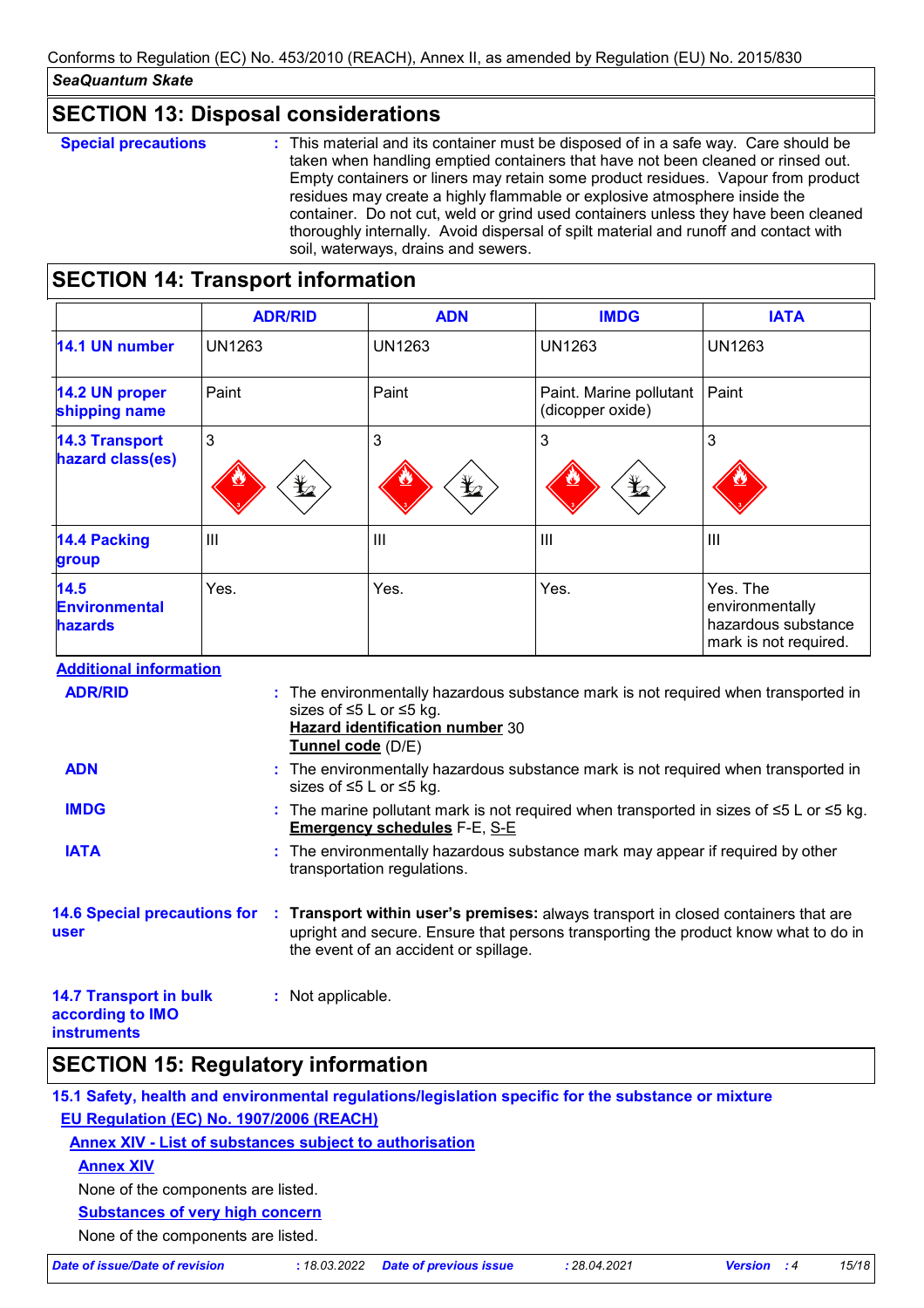# **SECTION 15: Regulatory information**

| on the manufacture,<br>placing on the market<br>and use of certain<br>dangerous substances,<br>mixtures and articles | : Not applicable.                                                                                                                                                                                                                                                                                   |
|----------------------------------------------------------------------------------------------------------------------|-----------------------------------------------------------------------------------------------------------------------------------------------------------------------------------------------------------------------------------------------------------------------------------------------------|
| <b>Other EU regulations</b>                                                                                          |                                                                                                                                                                                                                                                                                                     |
| <b>VOC</b>                                                                                                           | : The provisions of Directive 2004/42/EC on VOC apply to this product. Refer to the<br>product label and/or technical data sheet for further information.                                                                                                                                           |
| <b>VOC for Ready-for-Use</b><br><b>Mixture</b>                                                                       | : Not applicable.                                                                                                                                                                                                                                                                                   |
| <b>Europe inventory</b>                                                                                              | : At least one component is not listed.                                                                                                                                                                                                                                                             |
| Ozone depleting substances (1005/2009/EU)                                                                            |                                                                                                                                                                                                                                                                                                     |
| Not listed.                                                                                                          |                                                                                                                                                                                                                                                                                                     |
| <b>Prior Informed Consent (PIC) (649/2012/EU)</b><br>Not listed.                                                     |                                                                                                                                                                                                                                                                                                     |
| <b>Seveso Directive</b>                                                                                              | This product may add to the calculation for determining whether a site is within the scope of the Seveso Directive on                                                                                                                                                                               |
| major accident hazards.                                                                                              |                                                                                                                                                                                                                                                                                                     |
|                                                                                                                      |                                                                                                                                                                                                                                                                                                     |
|                                                                                                                      |                                                                                                                                                                                                                                                                                                     |
| <b>National regulations</b><br><b>Industrial use</b>                                                                 | : The information contained in this safety data sheet does not constitute the user's<br>own assessment of workplace risks, as required by other health and safety<br>legislation. The provisions of the national health and safety at work regulations apply<br>to the use of this product at work. |
|                                                                                                                      |                                                                                                                                                                                                                                                                                                     |
|                                                                                                                      | <b>Chemical Weapon Convention List Schedules I, II &amp; III Chemicals</b>                                                                                                                                                                                                                          |
| <b>International requlations</b><br>Not listed.                                                                      |                                                                                                                                                                                                                                                                                                     |
| <b>Montreal Protocol</b><br>Not listed.                                                                              |                                                                                                                                                                                                                                                                                                     |
| Not listed.                                                                                                          | <b>Stockholm Convention on Persistent Organic Pollutants</b>                                                                                                                                                                                                                                        |
| Not listed.                                                                                                          | <b>Rotterdam Convention on Prior Informed Consent (PIC)</b>                                                                                                                                                                                                                                         |

# **SECTION 16: Other information**

 $\nabla$  Indicates information that has changed from previously issued version.

| <b>Abbreviations and</b><br>acronyms | $\therefore$ ATE = Acute Toxicity Estimate<br>CLP = Classification, Labelling and Packaging Regulation [Regulation (EC) No.<br>1272/2008]<br>DMEL = Derived Minimal Effect Level<br>DNEL = Derived No Effect Level<br>EUH statement = CLP-specific Hazard statement<br>PBT = Persistent, Bioaccumulative and Toxic<br>PNEC = Predicted No Effect Concentration<br><b>RRN = REACH Registration Number</b> |              |                    |       |
|--------------------------------------|----------------------------------------------------------------------------------------------------------------------------------------------------------------------------------------------------------------------------------------------------------------------------------------------------------------------------------------------------------------------------------------------------------|--------------|--------------------|-------|
| Date of issue/Date of revision       | Date of previous issue<br>:18.03.2022                                                                                                                                                                                                                                                                                                                                                                    | : 28.04.2021 | <b>Version</b> : 4 | 16/18 |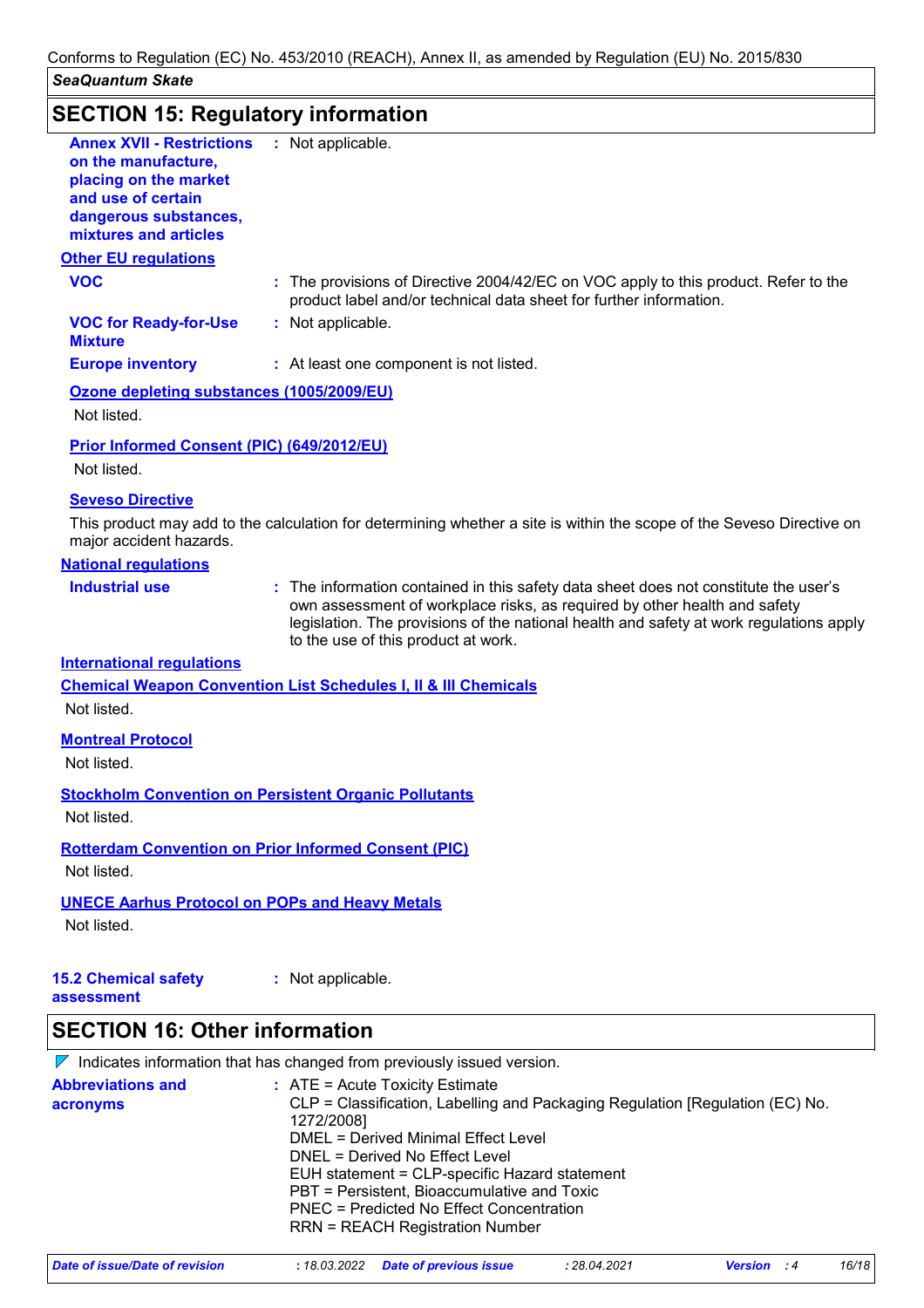# **SECTION 16: Other information**

vPvB = Very Persistent and Very Bioaccumulative

### **Procedure used to derive the classification according to Regulation (EC) No. 1272/2008 [CLP/GHS]**

| <b>Classification</b>            | <b>Justification</b>  |  |
|----------------------------------|-----------------------|--|
| Flam. Liq. 3, H226               | On basis of test data |  |
| Acute Tox. 4, H302               | Calculation method    |  |
| Acute Tox. 4, H332               | Calculation method    |  |
| Skin Irrit. 2, H315              | Calculation method    |  |
| Eye Dam. 1, H318                 | Calculation method    |  |
| Skin Sens. 1, H317               | Calculation method    |  |
| STOT RE 2, H373 (nervous system) | Calculation method    |  |
| Aquatic Acute 1, H400            | Calculation method    |  |
| Aquatic Chronic 1, H410          | Calculation method    |  |

#### **Full text of abbreviated H statements**

| H225                                          | Highly flammable liquid and vapour.                      |
|-----------------------------------------------|----------------------------------------------------------|
| H226                                          | Flammable liquid and vapour.                             |
| H <sub>301</sub>                              | Toxic if swallowed.                                      |
| H302                                          | Harmful if swallowed.                                    |
| H304                                          | May be fatal if swallowed and enters airways.            |
| H311                                          | Toxic in contact with skin.                              |
| H312                                          | Harmful in contact with skin.                            |
| H315                                          | Causes skin irritation.                                  |
| H317                                          | May cause an allergic skin reaction.                     |
| H318                                          | Causes serious eye damage.                               |
| H319                                          | Causes serious eye irritation.                           |
| H330                                          | Fatal if inhaled.                                        |
| H332                                          | Harmful if inhaled.                                      |
| H335                                          | May cause respiratory irritation.                        |
| H336                                          | May cause drowsiness or dizziness.                       |
| H361d                                         | Suspected of damaging the unborn child.                  |
| H372                                          | Causes damage to organs through prolonged or repeated    |
|                                               | exposure.                                                |
| H373                                          | May cause damage to organs through prolonged or repeated |
|                                               | exposure.                                                |
| H400                                          | Very toxic to aquatic life.                              |
| H410                                          | Very toxic to aquatic life with long lasting effects.    |
| H411                                          | Toxic to aquatic life with long lasting effects.         |
| H412                                          | Harmful to aquatic life with long lasting effects.       |
| <b>Full text of classifications [CLP/GHS]</b> |                                                          |
| Acute Tox. 2                                  | <b>ACUTE TOXICITY - Category 2</b>                       |
| Acute Tox, 3                                  | <b>ACUTE TOXICITY - Category 3</b>                       |
| Acute Tox. 4                                  | <b>ACUTE TOXICITY - Category 4</b>                       |
| Aquatic Acute 1                               | SHORT-TERM (ACUTE) AQUATIC HAZARD - Category 1           |
| Aguatio Chronic 1                             | LONO TEDM (CHDONIC) AQUATIC HAZADD. Cotogory 4           |

| Aquatic Acute 1                       |              |                                       | SHORT-TERM (ACUTE) AQUATIC HAZARD - Category 1     |                    |       |
|---------------------------------------|--------------|---------------------------------------|----------------------------------------------------|--------------------|-------|
|                                       |              |                                       |                                                    |                    |       |
| Aquatic Chronic 1                     |              |                                       | LONG-TERM (CHRONIC) AQUATIC HAZARD - Category 1    |                    |       |
| Aquatic Chronic 2                     |              |                                       | LONG-TERM (CHRONIC) AQUATIC HAZARD - Category 2    |                    |       |
| Aquatic Chronic 3                     |              |                                       | LONG-TERM (CHRONIC) AQUATIC HAZARD - Category 3    |                    |       |
| Asp. Tox. 1                           |              | <b>ASPIRATION HAZARD - Category 1</b> |                                                    |                    |       |
| Eye Dam. 1                            |              |                                       | SERIOUS EYE DAMAGE/EYE IRRITATION - Category 1     |                    |       |
| Eye Irrit. 2                          |              |                                       | SERIOUS EYE DAMAGE/EYE IRRITATION - Category 2     |                    |       |
| Flam. Liq. 2                          |              | FLAMMABLE LIQUIDS - Category 2        |                                                    |                    |       |
| Flam. Liq. 3                          |              | <b>FLAMMABLE LIQUIDS - Category 3</b> |                                                    |                    |       |
| Repr. 2                               |              |                                       | REPRODUCTIVE TOXICITY - Category 2                 |                    |       |
| Skin Irrit. 2                         |              |                                       | SKIN CORROSION/IRRITATION - Category 2             |                    |       |
| Skin Sens. 1                          |              | SKIN SENSITISATION - Category 1       |                                                    |                    |       |
| STOT RE1                              |              |                                       | SPECIFIC TARGET ORGAN TOXICITY - REPEATED          |                    |       |
|                                       |              | <b>EXPOSURE - Category 1</b>          |                                                    |                    |       |
| STOT RE 2                             |              |                                       | SPECIFIC TARGET ORGAN TOXICITY - REPEATED          |                    |       |
|                                       |              | <b>EXPOSURE - Category 2</b>          |                                                    |                    |       |
| STOT SE3                              |              |                                       | SPECIFIC TARGET ORGAN TOXICITY - SINGLE EXPOSURE - |                    |       |
|                                       |              | Category 3                            |                                                    |                    |       |
| <b>Date of issue/Date of revision</b> | : 18.03.2022 | <b>Date of previous issue</b>         | : 28.04.2021                                       | <b>Version</b> : 4 | 17/18 |